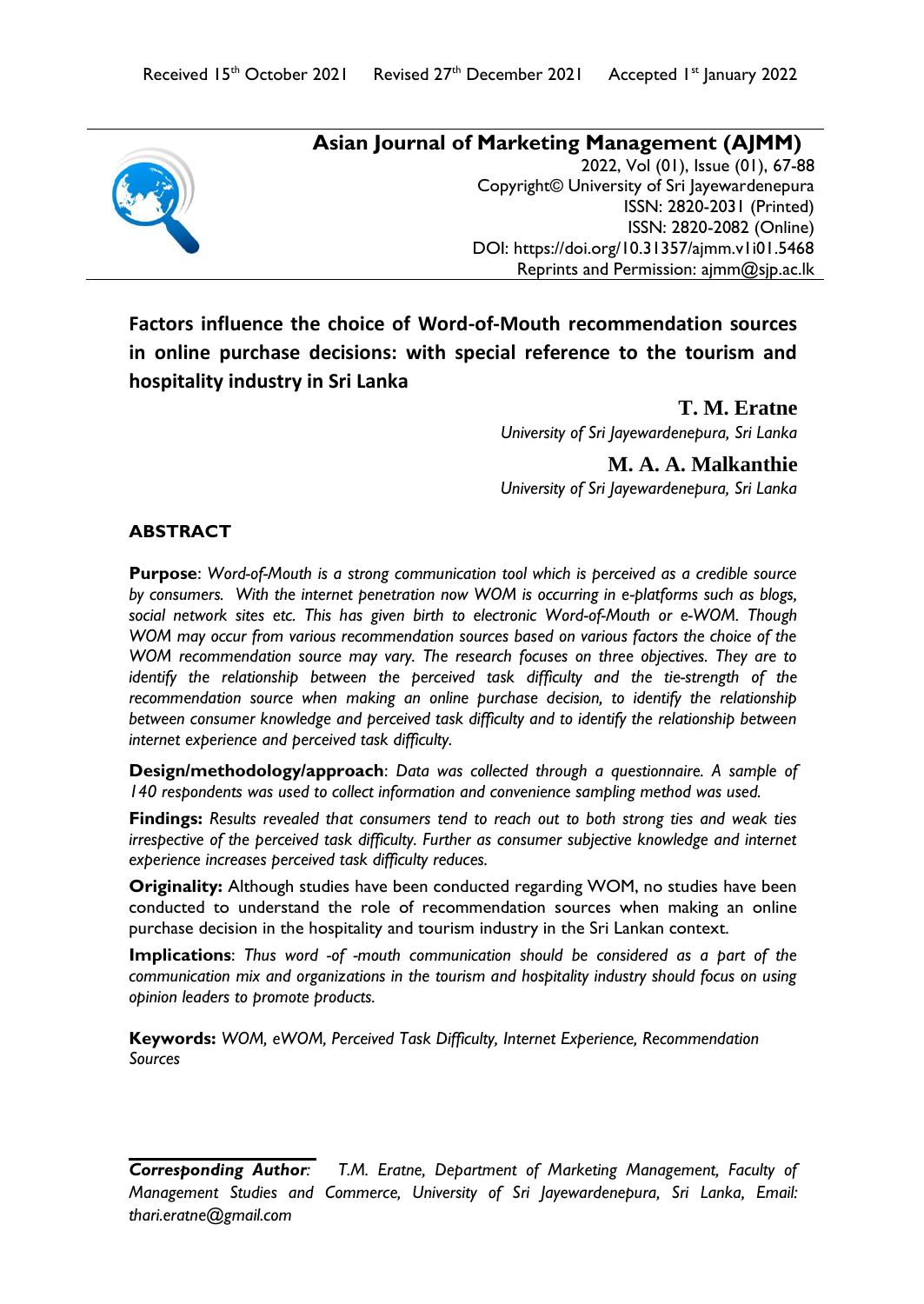### **INTRODUCTION**

Growth of internet has changed the retail landscape. It has provided the opportunity for consumers to make purchases not only from physical stores but also from online stores. Internet and ecommerce have become the most convenient mode of shopping for shoppers around the globe. This is fueled by the expansion of types and features of devices (such as smartphones) that could be used to purchase goods and services online and to search for information related to products and services easily. (Grewal, et al., 2017, Maity, et al., 2018).

Along with the increase of the use of internet, the number of platforms that is available to consumers to share their opinions has expanded (eg: social media, blogs). Consumers are actively making use of these platforms to review products and services, share their product experience and to search for information about products they intend to buy or services they are expecting to experience These platforms are significantly changing everyday life and the affiliation between customers and product and service providers (Huete-Alcocer, A Literature Review of Word of Mouth and Electronic Word of Mouth: Implications for Consumer Behavior, 2017).

Word-of-mouth communication is among the oldest methods of information sharing. (Dellarocas, 2003). Along with rise of internet usage, word of mouth has taken an electronic form giving birth to a new era of word-of mouth which is known as electronic word of mouth (eWOM). Hence eWOM can be considered as a sub section under WOM

According to research done by Neilsen, consumers tend to trust earned media over owned media. 83% trust comments and recommendations shared by people they know, 66% of respondents believe and have faith on opinions shared by other consumers online regarding products and services. Both these fall under word-ofmouth communication. When it comes to taking action, majority of respondents take action based on opinions posted online by people they know or unknown to them. When looking at regional results, 85% of respondents in the Asia Pacific region trust recommendations from people they know and that is considered the most trusted source. These statistics show the significant role of word-of-mouth communication for marketers. Hence it is worth exploring the role of word-of-mouth promotions and the role of different recommendation sources in the Sri Lankan context related to the hospitality industry.

Prior to the COVID-19 pandemic hitting the country, the tourism industry was among the top three industries that earned foreign exchange in Sri Lanka. Being an island destination, the country has attractive beaches as well as misty mountains that attract tourists from across the globe. Due to favorable weather conditions, travelers visit the country throughout the year. In 2019, the country recorded over 1.9 million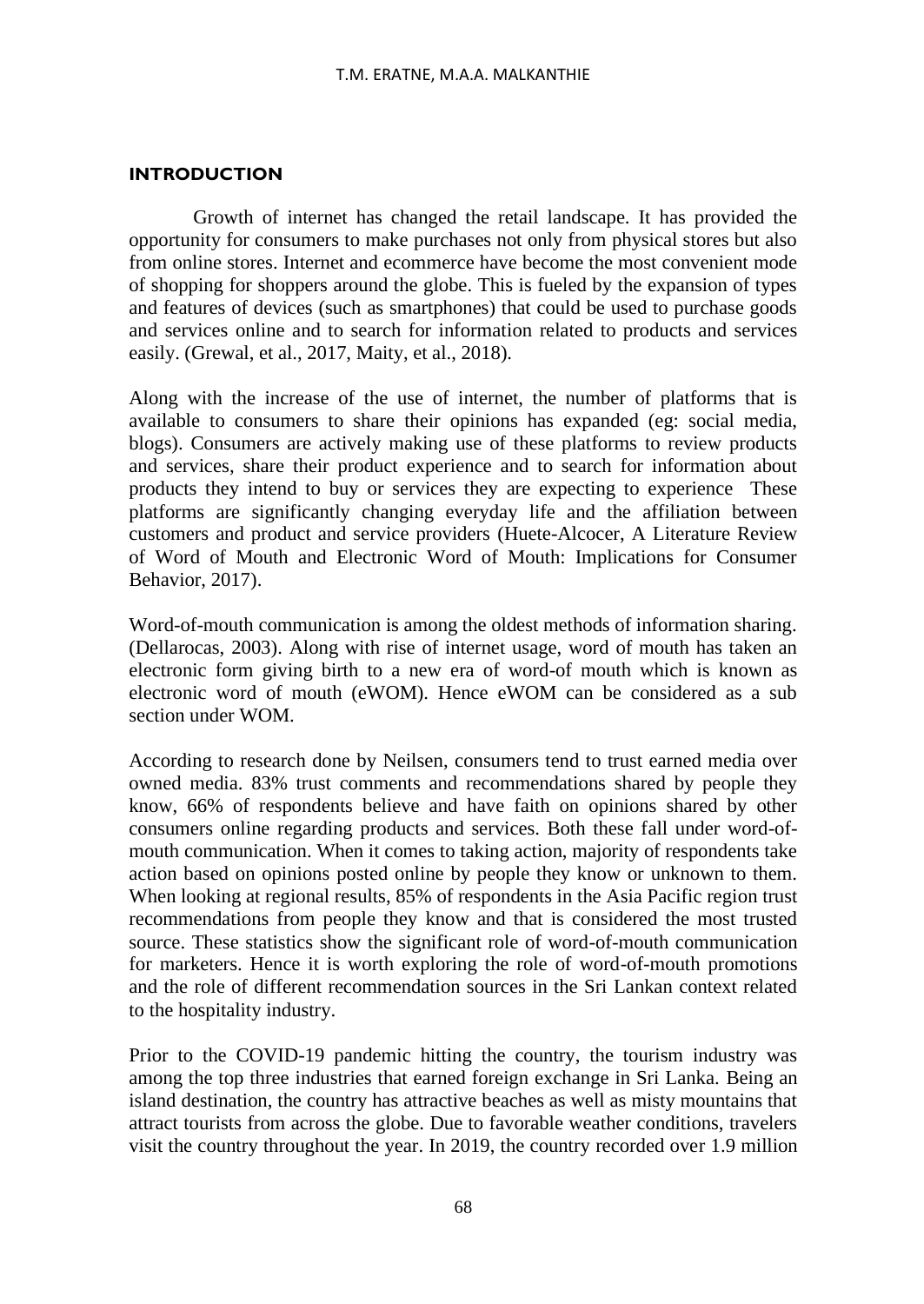#### FACTORS INFLUENCE THE CHOICE OF WORD-OF-MOUTH RECOMMENDATION SOURCES IN ONLINE PURCHASE DECISIONS

tourist arrivals and earned ~USD 3.5 billion income through tourism and related industries. Even though there is a decline in revenue generated from the industry and tourist arrivals due to the pandemic and travel restrictions, even in a post-pandemic economy, tourism plays a major role in rebuilding the Sri Lankan economy ( International Trade Administration, 2021). Further, as online purchases increase organizations in hospitality and tourism can use their websites to increase sales rather than using traditional methods. From an organizational point of view this supports in reducing operational costs of the company. From the customer point of view consumers tend to use online platforms to collect rich and comprehensive information when making travel plans (Huang, Goo, Nam, & Yoo, 2017). Therefore, the research will focus on understanding the role of word-of-mouth communication and recommendation sources of the tourism and hospitality industry.

When making purchase decisions consumers tend to seek recommendations from different sources – close sources and weak sources. When it comes to family or close friends that a person interacts with frequently, it is considered that a strong relationship exists due to personal knowledge shared. Hence such sources are considered as strong tie recommendation sources. In contrast, weak tie recommendation sources are acquaintances or strangers who provide information on a specific matter or product/ service. Since there is no personal interaction, such sources are considered as weak tie recommendation sources (Hu, Wang, Jiang, & Yang, 2019).

Although many studies have been done targeting WOM (Seo, et al., 2020; Duhan, et al., 1997; Park, et al., 2021; Tran & Strutton, 2020; Chun & Lee, 2016) little attention has been paid on studying about the influence of WOM recommendation sources and tie strength when making an online purchase decision. Several research has been done related to WOM in the Sri Lankan context (Muniweera, et al., 2020; Ashan & Fernando, 2021; Jesuthasan, et al., 2020). However, this research doesn't capture the role of the recommendation source (online and offline) in word-ofmouth communication. In order to bridge that gap, this research was conducted.

Hence the research problem can be stated as, what are the factors influencing the choice of word-of-mouth recommendation sources when making an online purchase decision. The research will be looking at understanding the role of WOM recommendation sources which include online and offline sources.

#### **LITERATURE REVIEW**

# **Word of Mouth Communication**

Word of mouth communication is the communication between two parties – shoppers or users of products or services, regarding their experience. As this is an information-sharing process about the personal experience it is considered independent and free of commercial intention. (Litvin, Goldsmith, & Pan, 2008).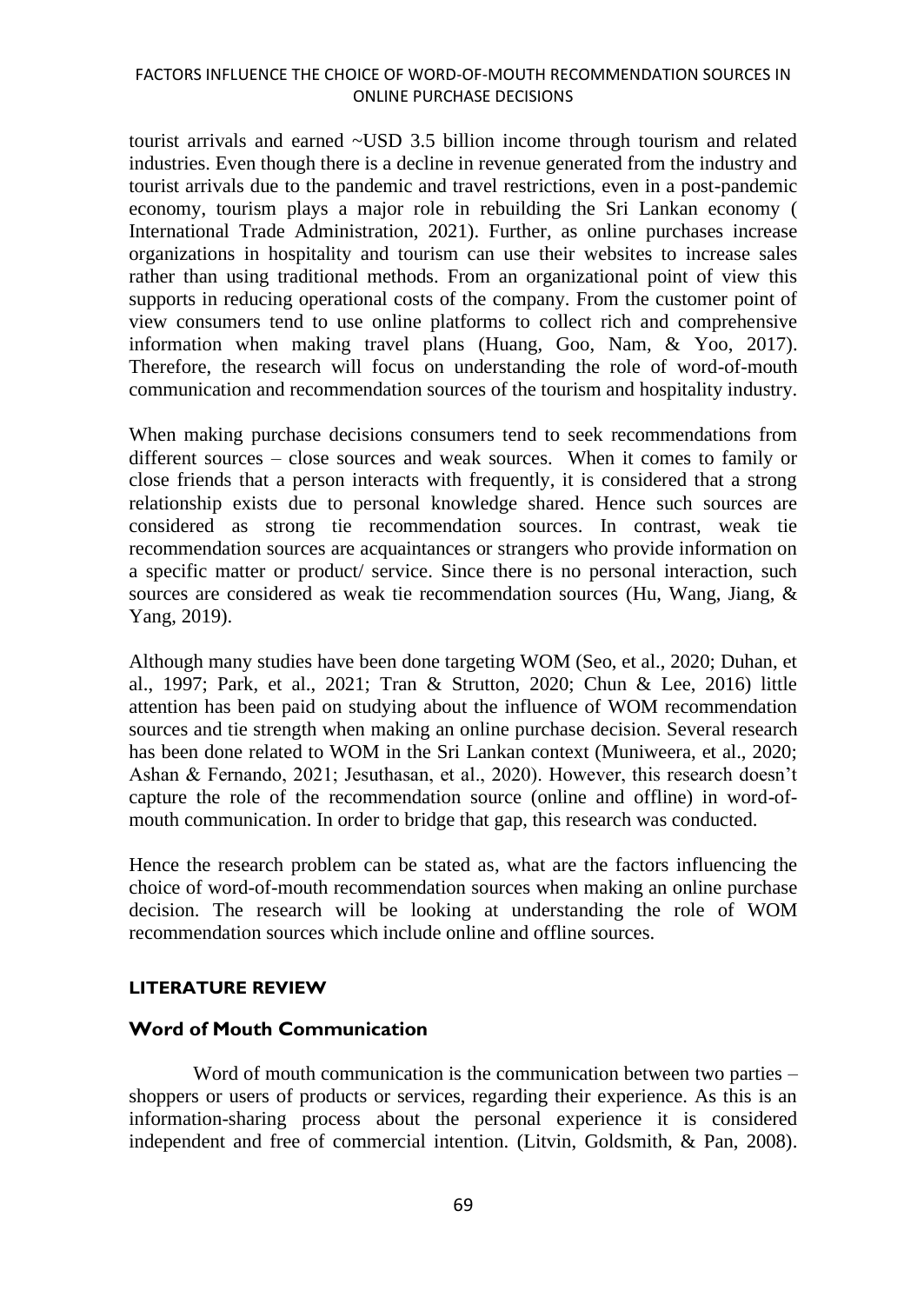This mode of communication is considered to be more powerful as the company or the seller of products is not involved in the process and has no influence on the comments and reviews shared by the user. As it is free of commercial influence word of mouth is considered more trustworthy and powerful (Brown, Broderick, & Lee, 2007).

Most of the definitions say that WOM is an informal, interpersonal mode of communication between parties. All the above-mentioned authors focus on the informal aspect of WOM communication. According to Silverman (2001), WOM communication can occur face-to-face, by phone, e-mail, mailing list or any other form of communication (e.g: internet platforms) (Silverman, 2001).

Due to the intangible aspect of services and experience, word of mouth communication is considered more important and powerful when it comes to services and experiences. Due to the intangible nature as the experience cannot be evaluated prior to consumption, reviews and prior experience of others play a major role in consumer decision-making process related to services and experiences. (Huete-Alcocer, 2017).

# **eWOM**

 Any optimistic or harmful and damaging information shared by a current, former or potential user or purchaser of a product or service, regarding the given product or service through an electronic platform such as the internet can be defined as electronic word of mouth or eWOM. As this is shared via electronic platforms that are accessible by many, the information is available to a larger audience (Hennig-Thurau, Gwinner, Walsh, & Gremler, 2004). eWOM can be considered as a branch under WOM communication. eWOM can be created by both consumers and merchants. According to previous research findings, 61% go through websites for product information prior to make a purchase decision; meaning they consider eWoM during the decision-making process and 80% of consumers only purchase products after going through reviews shared by previous users (Yusuf, Hussin, & Busalim, 2018). The extensive growth in online social networks such as social media, blogs and vlogs has immensely expanded the potential impact of eWOM on consumer purchasing decisions. The eWOM has found a new way to declare its value to product marketing in new forms of communication, such as weblogs, discussion forums, social network websites or review websites (Duartea, Silva, & Ferreira, 2018).

Increasing use of social media networks provide a great platform for the occurrence of eWOM (Chu & Choi, 2011). When reviewing past literature, it shows evidence that eWOM is an important means of consumer expression of product-related information and ideas. When it comes to brand management, companies can start viral marketing and eWOM marketing campaigns due to the effectiveness. But once the campaign is released it becomes uncontrollable (Ennew, Banerjee, & Li, 2000).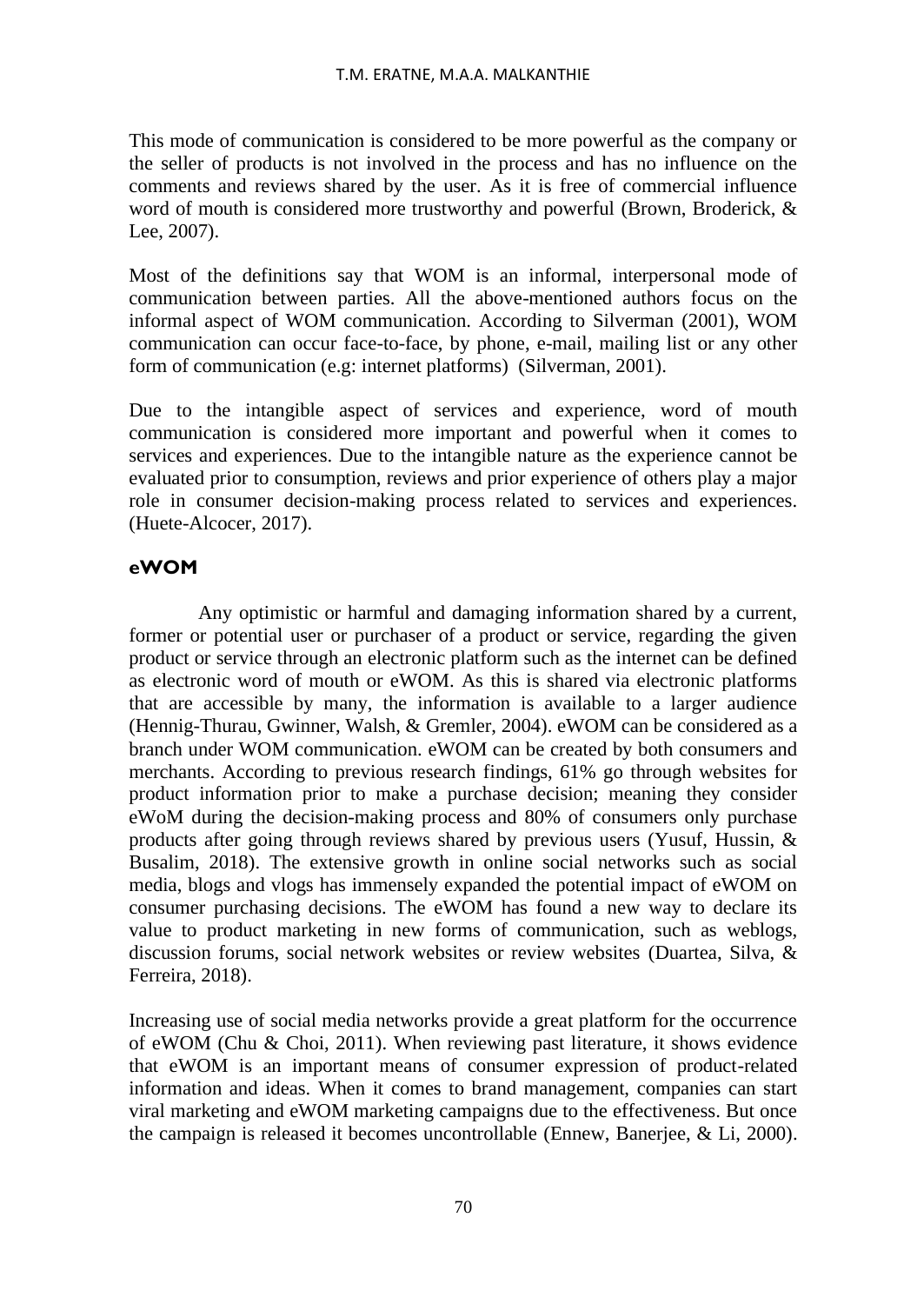### FACTORS INFLUENCE THE CHOICE OF WORD-OF-MOUTH RECOMMENDATION SOURCES IN ONLINE PURCHASE DECISIONS

Therefore, this has a critical and very high impact on brand image and brand awareness of a product/brand (Zhang, Jansen, Sobel, & Chowdury, 2009).

### **Recommendation Sources and Tie-Strength**

As shared previously, it is common for consumers to consider opinions and views of others when making a purchase decision. Rise of internet and growth of technology have provided quick and easy access to consumers to eWOM across the globe shared by different people. Through social networking sites available, consumers tend to seek information and messages from people with whom they have strong relationships as well as weak relationships.(Choi, Seo, & Yoon, 2017). According to Granovetter (1973) a blend of the amount of time spent, the level of emotional involvement and concentration, the degree of closeness and understanding between parties can be defined as tie-strength. With members of society that a person interacts mostly with and shares common interests with, they tend to share close relationships; hence such sources such as family and friends are considered as strong ties. In contrast to that, acquaintances or strangers who don't interact closely with a person are considered as weak ties (Granovetter, 1973).

An eWOM message can be shared by people who have strong ties with the consumer (e.g., families, close friends), or by people who have weak ties with the consumer (e.g., acquaintances). Due to great similarity and personal knowledge, consumers tend to rely on strong ties as the preferred source of recommendation source when making decisions (flow of influence) while weak tie eWOM can expose consumers to a broader spectrum of product information and experience (flow of information) (Wang, Wang, & Wang, 2018).

Besides having relational strength, however, strong ties tend to own both an informative and a structural weakness. Due to similar background and interests among strong ties, the information shared by them tends to be redundant; this is referred to as the informative weakness. The structural weakness lies in transitive closure. To explain it further through an example, in a friends' circle, one person's friends are also friends of others. As it is a closed group, information doesn't spread to outside parties that exist outside of this circle and vice versa. In contrast, weak ties exist between individuals who do not have much in common, including other contacts and the information access.

Weak ties tend to provide excessive information but shares information through a wide network (Hu, Wang, Jiang, & Yang, 2019). However, due to networks that exist outside close ties, there can be situations that strong ties share non-redundant information. When word of mouth referral is heard from several sources the ability to link it with a close tie increases the chance of making a purchase decision (Hu, Wang, Jiang, & Yang, 2019).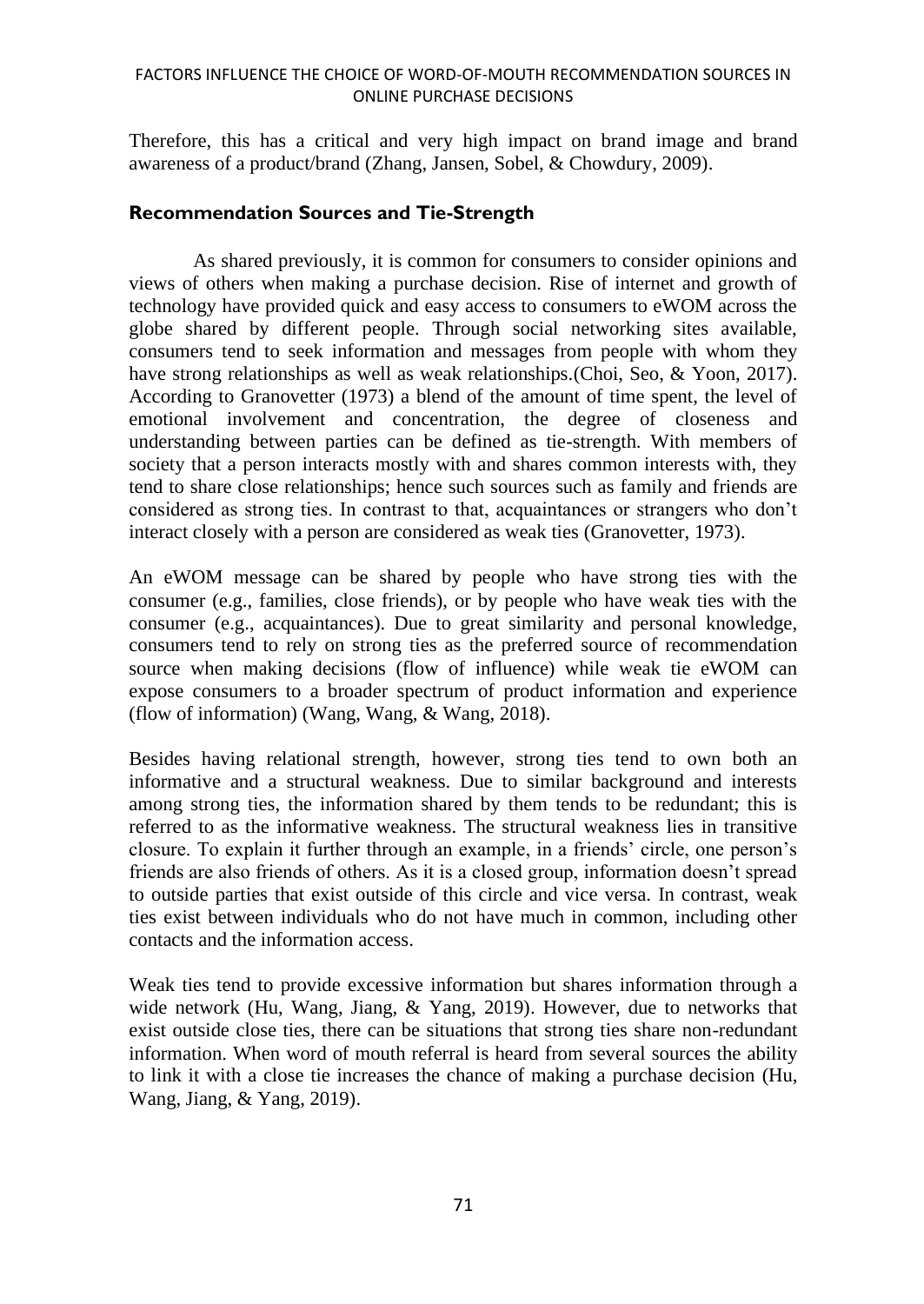# **Relationship between Perceived Task Difficulty and Recommendation Source Type**

Perceived task difficulty can be defined as an individual's perception of the difficulty of the complexity of the task (Li, Lee, & Solmon, 2007). It can be considered as a subjective judgement on the complexity of a task (Nawaz, et al., 2021). Perceived Task Difficulty can be further defined as the extent to which the work related to the task can be analyzed and how familiar a person is with the steps that should be followed to performing the task (Van de Ven, Delbecq., 1974).

The difficulty level of a consumer's decision task environment can be evaluated based on the number of product substitutes available to make the choice and the number of product features or product attributes considered when making the choice. This resembles the information available to the decision-maker and the amount of information he/ she should consider when making the purchase decision. (Duhan, Johnson, Wilcox, & Harrell, 1997). A small number of options or a small number of attributes makes a task easier because the information load is lesser (and vice versa) (Duhan, Johnson, Wilcox, & Harrell, 1997).

Tasks that are perceived as risky and difficult based on the risk level and the perceived difficulty of the task, and the information sources the decision-maker seeks vary (Locander and Herman, 1979). As the level of perceived task difficulty increases, the level of self-confidence about making the right product decision decreases. Therefore decision-makers tend to reach out to other people who are similar to them and have more confidence in, to get more information regarding the decision and to ensure that they are making the right decision (Brown and Reingen, 1987). Therefore, as perceived task difficulty increases the probability to search for information from strong-tie sources increases (Duhan, Johnson, Wilcox, & Harrell, 1997).

H1: There is a significant relationship between the perceived task difficulty and strong tie recommendation sources

H2: There is a significant relationship between perceived task difficulty and weak tie recommendation sources

# **Consumer Knowledge**

Prior knowledge can be defined as the degree of involvement and awareness of a product, meaning it is about the level of information that can be recalled from memory regarding a product prior to searching for information from external sources. As the previous knowledge of a product increases the mental schema related to the product tends to be more developed. Further as the previous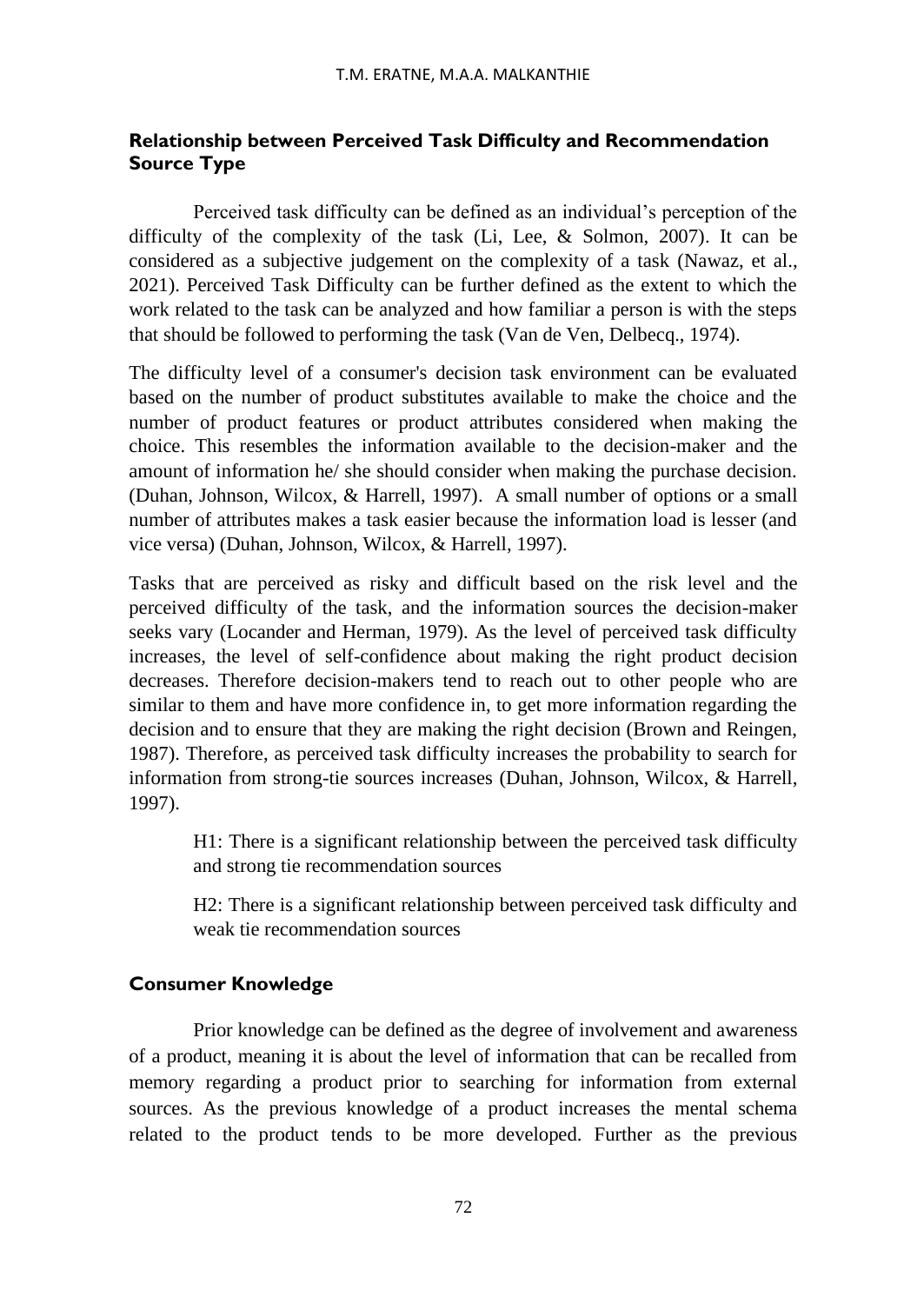### FACTORS INFLUENCE THE CHOICE OF WORD-OF-MOUTH RECOMMENDATION SOURCES IN ONLINE PURCHASE DECISIONS

knowledge related to a product increases the ability to process new information also increases (Duhan, Johnson, Wilcox, & Harrell, 1997).

Knowledge can be divided into two sections as "subjective" and "objective". Subjective knowledge relates to what individuals perceive that they know regarding a given subject while objective knowledge is what individuals actually know in a given context (Mattila & Wirtz, 2002). As a measure subjective knowledge may lead to individual biases as the consumer may not follow an objective process when comparing himself/herself to others or he/she might be under- or over-confident of their actual knowledge level. Although it is subject to uncontrollable factors, it is a valuable measure because perception of one's knowledge affects the choices of information sources (Duhan, Johnson, Wilcox, & Harrell, 1997).

# **Relationship between Consumer Knowledge and Perceived Task difficulty**

Consumers who have high levels of prior knowledge do not process all information they come across. Along with the previous knowledge they have they tend to filter the information and therefore much faster in evaluating alternatives and making decisions, in contrast when consumers have limited prior knowledge, they tend to spend time searching for more information, which delays the decisionmaking process. A higher level of prior knowledge supports the information retrieval process and decoding the brand message which supports the decisionmaker's judgment and brand evaluation, while consumers with less levels of prior knowledge depicts the opposite behavior (Naderi, K.Paswan, & Guzman, 2018). Higher the prior knowledge consumers have a better cognitive framework which facilitates them in their information search process. Low levels of prior knowledge account for an increase in perceived decision task difficulty (Duhan, Johnson, Wilcox, & Harrell, 1997). Hence it can be said that when consumers have a higher knowledge on a given matter their perceived task difficulty reduces and thereby, they tend to make decisions faster.

H3: There is a significant relationship between objective prior knowledge and perceived level of task difficulty

H4: There is a significant relationship between subjective prior knowledge and perceived level of task difficulty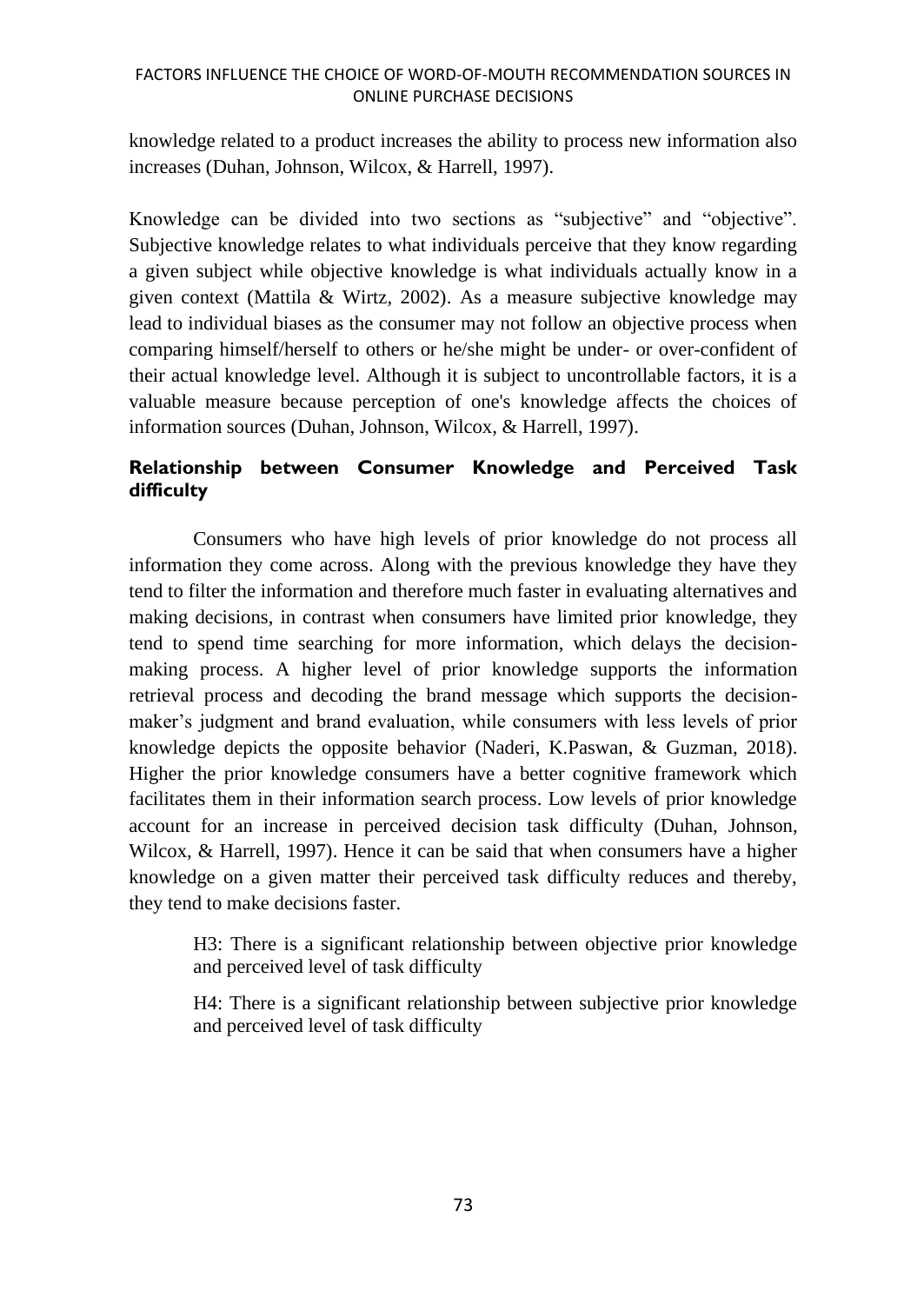# **Relationship between Internet Experience and Perceived Task Difficulty**

Experience leads to behavior. Previous experience triggers memories which help to access previous knowledge, and this will help in the process of shaping consumer intentions. Therefore, it can be said that experience has an impact on shaping people's attitudes towards new incidents and situations (Su, Wang, & Yan, 2018).

It was claimed that previous experience in using internet would drastically reduce the mental effort and the time spent on learning and steering the online shopping process. Therefore, as the previous internet experience increases, online purchases too are likely to increase (Naseri & Elliot, 2011). Research further says that experience with the internet would reduce the time spent on navigating the website to search for information and thereby increase the likelihood of online purchase. Therefore, prior experience on the internet is likely to reduce the perceived task difficulty of making an online purchase decision.

Users with higher levels of internet experience have the skills and confidence to use the internet for a wide range of activities (Wang & Law, 2020). Naseri and Elliot (2011) have mentioned that perceived risk reduces with experience. New internet users, due to lack of experience and knowledge gained through experience are less comfortable using the internet. Therefore, they are less satisfied with their internet skills and are more likely to encounter higher stress levels and problems. Hence, lack of internet experience may increase the level of perceived task difficulty regarding online purchases. Therefore, it can be argued that fresh internet users may find it difficult to make decisions regarding online purchases. Therefore, it can be said that consumers with prior internet experience have a low level of perceived task difficulty.

H5: There is a significant relationship between internet experience and perceived level of task difficulty.



**Figure 1 – Conceptual Framework**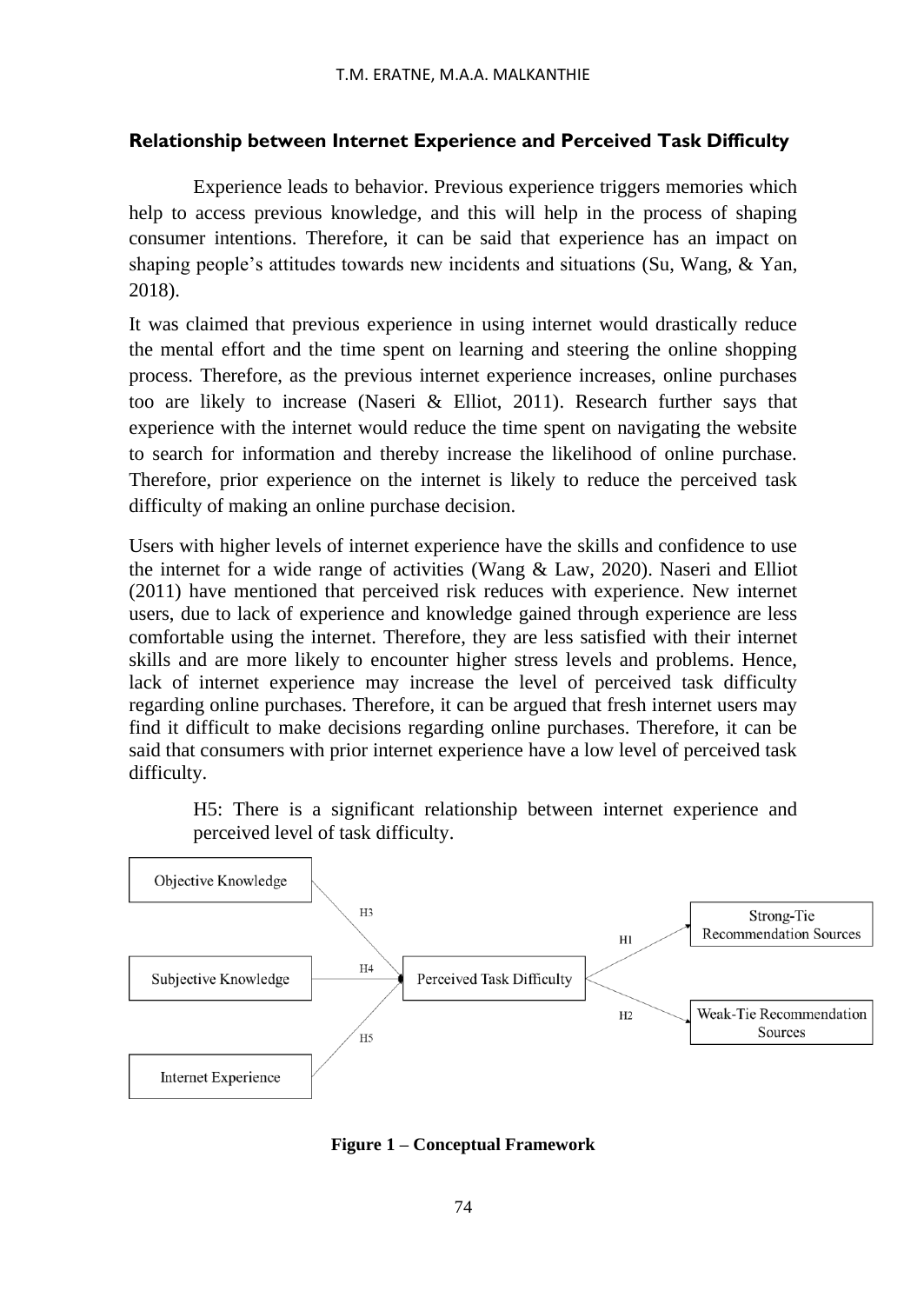### **METHODOLOGY**

Since the study conducted is descriptive, a quantitative approach has been followed when conducting the research. In this research, the researcher has gathered information of different constructs via a rigorous literature review to understand consumer behavior and hypotheses have been built upon it. Due to time and resource limitations the researcher has selected only one sample of respondents out of the population and the data collection has been carried out only once. Hence it can be concluded that a single cross-sectional design has been adopted when designing the research (Malhotra & Dash, 2011). Further, under survey approach a questionnaire was distributed among the respondents for data collection. Due to resource limitations, the questionnaire was identified as the best option available for data collection. Respondents were asked to limit the responses to the given alternatives in the questionnaire. A 5-point Likert Scale ranging from strongly disagree to strongly agree was used in the questionnaire for respondents to state their level of agreement to statements given in the questionnaire.

# **Research Context**

The selection of the context for the test of this model was guided by the need to have a decision task that was both likely to involve recommendations and to be common enough that the typical consumer would see it as realistic and familiar. Due to the growing nature of travel websites, tour packages in the hospitality industry were chosen as the research context.

The research context was operationalized through the use of the scenario method. As the respondents were asked to assume they were in the given scenario and respond to the questionnaire, the situational effects associated are avoided. Further scenario provides the advantage of visualizing the decision situation more precisely and consistently. Based on the scenario given, the use of recommendation sources, perceived task difficulty, knowledge and prior internet experience have been measured.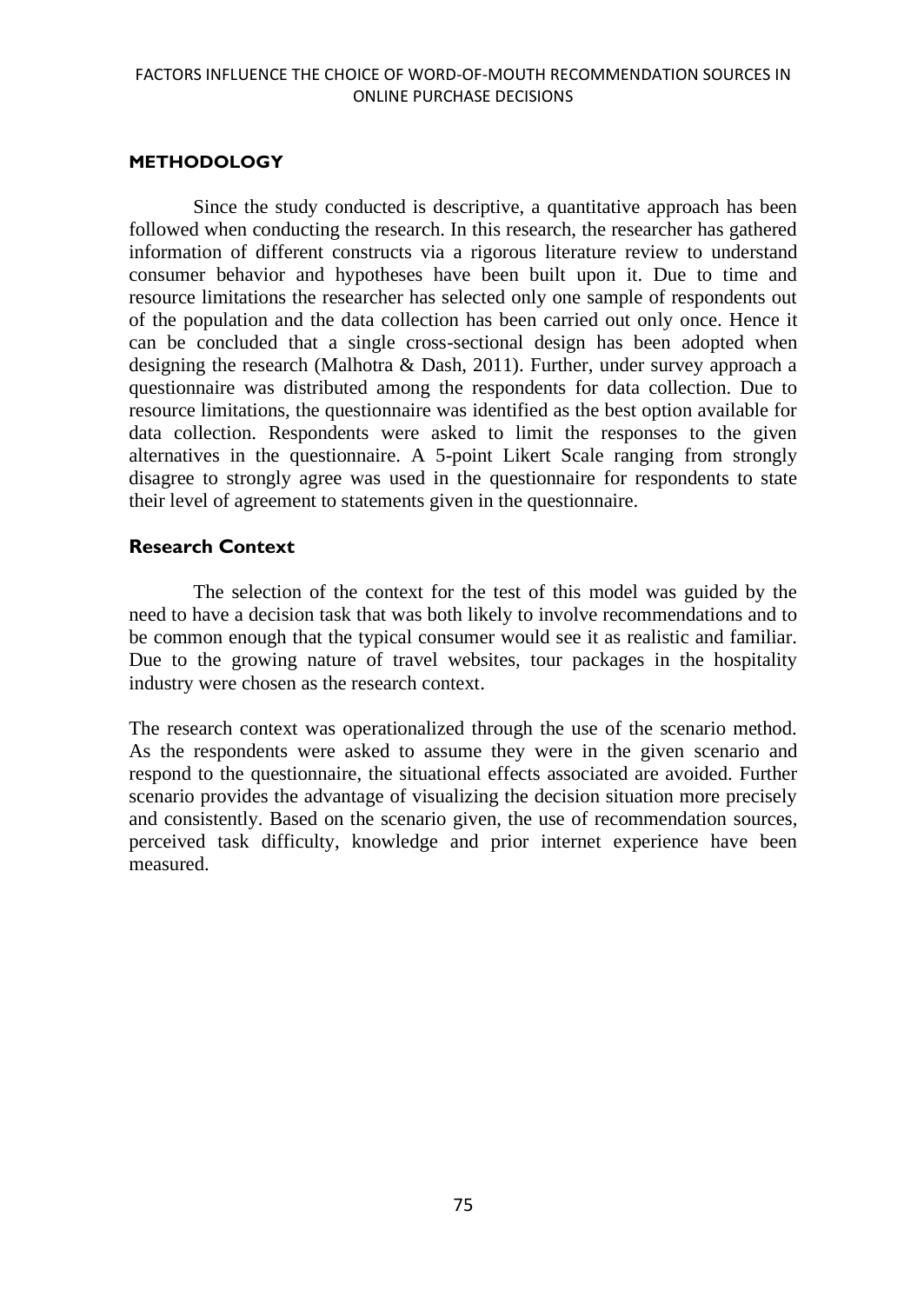# **Operationalization of Variables**

| Variable           | Dimensions | Item                                                                        | Definition            | References                  | Scale   |
|--------------------|------------|-----------------------------------------------------------------------------|-----------------------|-----------------------------|---------|
| Tie-Strength<br>of |            | I always seek advice from relatives                                         | Tie-strength          | Influences<br><sub>on</sub> | $1-5$   |
| Recommendation     |            | when booking a hotel (RSS1)                                                 | describes the level   | Consumer Use of             | Likert  |
| Sources – Strong   |            |                                                                             | of relationship the   | Word-of-Mouth               | Scale   |
| – Tie Sources      |            | I always seek advice from friends                                           | decision<br>maker     | Recommendation              |         |
|                    |            | when booking a hotel (RSS2)                                                 | has with another      | Sources (Duhan,             |         |
|                    |            |                                                                             | party. It can be      | Johnson, Wilcox,            |         |
|                    |            | I always seek advice from neighbors                                         | said that the tie     | & Harrell, 1997)            |         |
|                    |            | when booking a hotel (RSS3)                                                 | strength is strong    | Marketing<br>for            |         |
|                    |            |                                                                             | the<br>decision<br>if | Hospitality<br>and          |         |
|                    |            | I always seek advice from colleagues                                        | maker associates a    | Tourism (Kotler,            |         |
|                    |            | when booking a hotel (RSS4)                                                 | given person more     | Makens,<br>&                |         |
| Tie-Strength<br>of |            | I always seek advice from travel agents                                     | closely and knows     | Bowen, 2011)                | $1 - 5$ |
| Recommendation     |            | when booking a hotel (RSW1)                                                 | them at a personal    |                             | Likert  |
| Sources – Weak –   |            |                                                                             | level (Duhan et al.   |                             | Scale   |
| Tie Sources        |            | I always go through travel blogs and<br>websites for information and advice | 1997)                 |                             |         |
|                    |            |                                                                             |                       |                             |         |
|                    |            | when booking a hotel (RSW2)                                                 |                       |                             |         |
|                    |            | I always go through travel magazines                                        |                       |                             |         |
|                    |            | information and<br>advice when<br>for                                       |                       |                             |         |
|                    |            | booking a hotel (RSW3)                                                      |                       |                             |         |

# **Table 1 – Operationalization of Variables**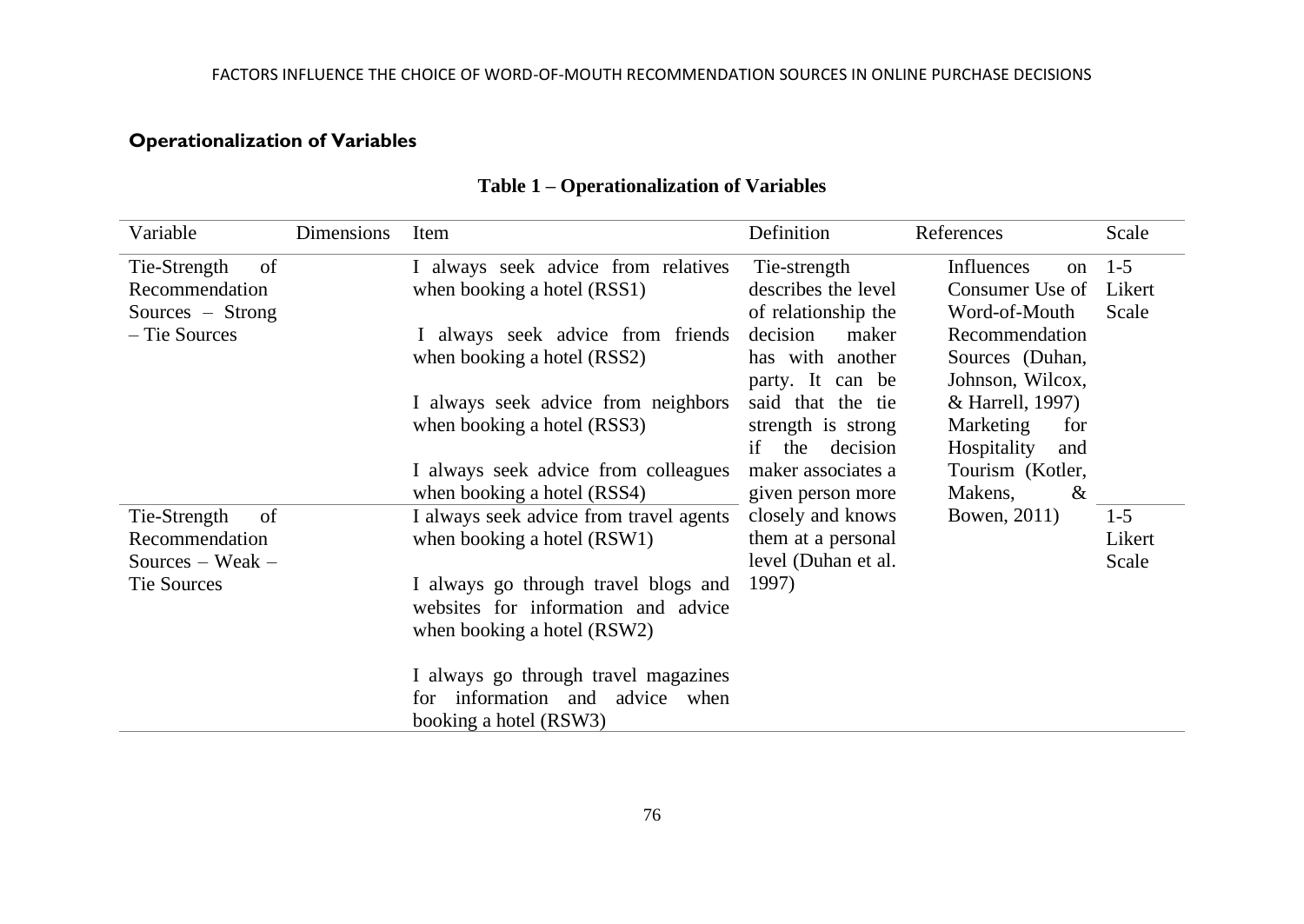| Perceived<br>Difficulty | Task | I have an understandable sequence of<br>steps that can be followed (TD1)                                                       | The<br>extent<br>to<br>which the work                                          | Task<br>A<br>Contingent                                           | $1-5$<br>Likert            |
|-------------------------|------|--------------------------------------------------------------------------------------------------------------------------------|--------------------------------------------------------------------------------|-------------------------------------------------------------------|----------------------------|
|                         |      | While making the decision, there will<br>be a very high extent that I will come<br>across specific difficult situations that I | related to the task<br>can be analyzed<br>and how familiar<br>a person is with | Model of Work<br>Unit Structure by<br>(Ven & Delbecq,<br>1974)    | Scale                      |
|                         |      | don't know how to solve immediately.<br>(TD2)                                                                                  | the<br>that<br>steps<br>should<br>be<br>followed<br>to                         | Influences<br><sub>on</sub><br>Consumer Use of                    |                            |
|                         |      | I may have to spend a lot of actual<br><i>thinking time</i> when trying to solve this<br>problem. (TD3)                        | performing<br>the<br>task (Van de Ven,<br>Delbecq., 1974)                      | Word-of-Mouth<br>Recommendation<br>Sources (Duhan,                |                            |
|                         |      | In this situation I am sure of what the<br>outcome will be. (TD4)                                                              |                                                                                | Johnson, Wilcox,<br>& Harrell, 1997)                              |                            |
|                         |      | I am certain that the outcome will be<br>positive. (TD5)                                                                       |                                                                                |                                                                   |                            |
| Internet<br>Experience  |      | In the past I have used internet to<br>participate in chat rooms (IE1)                                                         |                                                                                | The Impact<br>of<br>Personality<br>Variables, Prior               | $1 - 5$<br>Likert<br>Scale |
|                         |      | In the past I have used internet for<br>online entertainment (IE2)                                                             |                                                                                | Experience<br>and<br><b>Training on Sales</b><br>Agents' Internet |                            |
|                         |      | In the past I have used the internet to                                                                                        |                                                                                | Utilization<br>and                                                |                            |
|                         |      | help me make purchase decisions (IE3)<br>In the past I have used internet as a                                                 |                                                                                | Performance<br>(Gulati, Bristow,                                  |                            |
|                         |      | communication tool (IE4)                                                                                                       |                                                                                | & Dou, 2004)                                                      |                            |
|                         |      | Previously I have booked a hotel in                                                                                            |                                                                                |                                                                   |                            |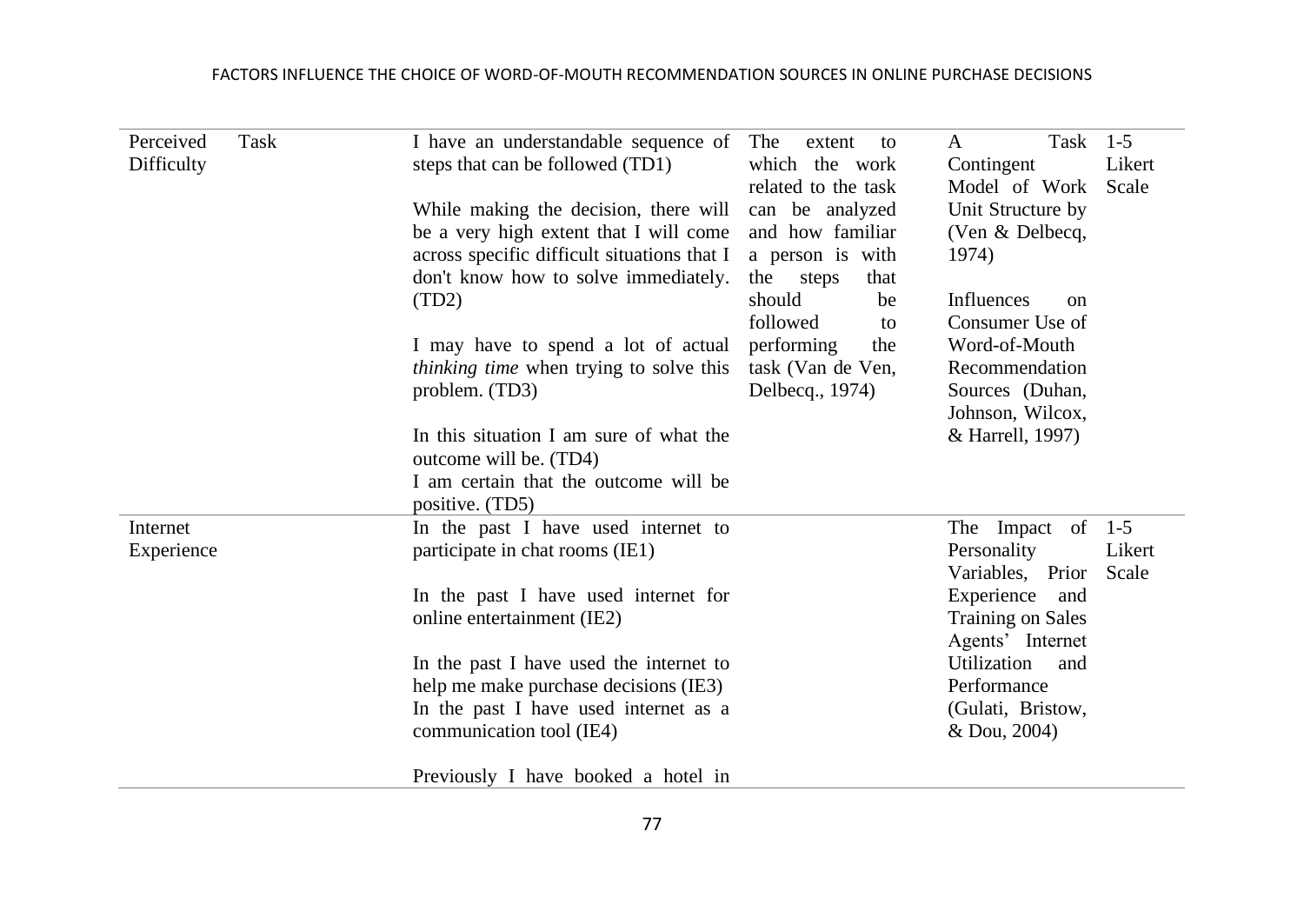# T.M. ERATNE, M.A.A. MALKANTHIE

|           |                         | another country via internet. (IE5)                                                                                                                                                                                                                                                                                                                                                                                                                                                                     |                                                                                                                                                                                       |                                                                                                                  |
|-----------|-------------------------|---------------------------------------------------------------------------------------------------------------------------------------------------------------------------------------------------------------------------------------------------------------------------------------------------------------------------------------------------------------------------------------------------------------------------------------------------------------------------------------------------------|---------------------------------------------------------------------------------------------------------------------------------------------------------------------------------------|------------------------------------------------------------------------------------------------------------------|
| Knowledge | Subjective<br>Knowledge | My knowledge about booking hotels<br>overseas via internet is above average. I<br>am confident about my decision in<br>booking a hotel in Bali via internet. The<br>level of perceived risk associated with<br>booking a hotel abroad via internet is<br>negligible.                                                                                                                                                                                                                                    | of<br>Level<br>knowledge<br>a<br>consumer<br>perceives as they<br>(Mattila,<br>know<br>S.A and Wirtz. J.<br>2002).                                                                    | The Impact of<br>Knowledge<br>Types on<br>the<br>Consumer<br><b>Search Process</b><br>(Mattila & Wirtz,<br>2002) |
|           | Objective<br>Knowledge  | I know the meaning of the term "all-<br>inclusive packages" provided by hotels.<br>I have a good knowledge about the<br>meaning of different "star ratings"<br>provided for hotels I have a good<br>knowledge about the criteria needed to<br>be evaluated when selecting hotel that I<br>haven't been before.<br>I have a good knowledge about the<br>facilities provided by hotels overseas.<br>I have a good knowledge about<br>different packages provided by hotels<br>for international tourists. | Information that<br>is actually stored<br>in the memory of<br>a consumer (the<br>level<br>actual<br>of<br>knowledge<br>a<br>consumer<br>has)<br>(Mattila, S.A and<br>Wirtz. J, 2002). | Effect of<br>The<br>Class<br>Product<br>Knowledge<br>of<br>Information<br>Search<br>Behaviour<br>(Brukes, 1985)  |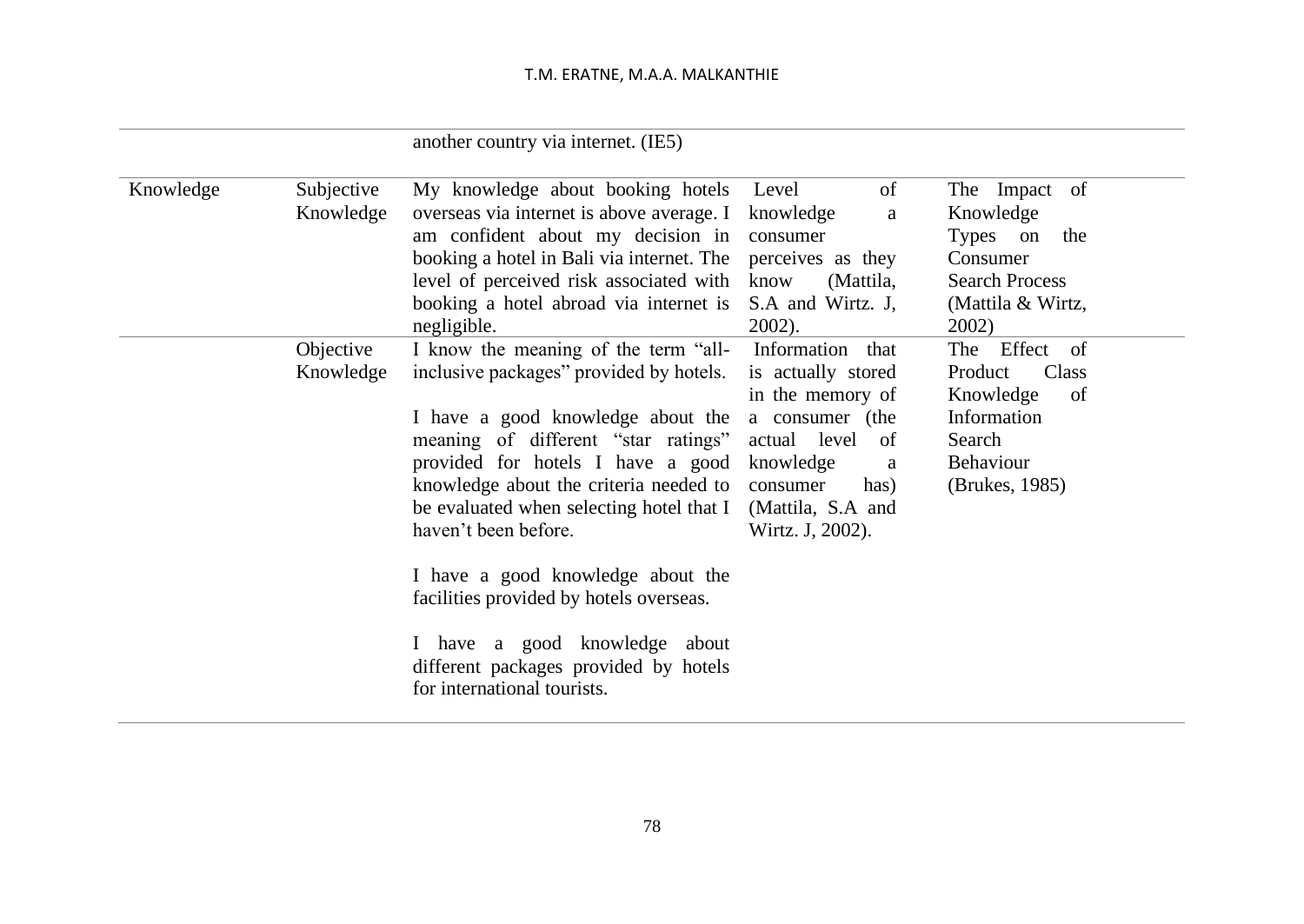# **Sampling Method**

Convenience sampling is used to select the sample. Since the research is based on online environment, a convenience sample has been used. Google forms were used to distribute the questionnaire among the respondents.

#### **Sample**

| Table 2 – Analysis of the Sample |                                       |             |    |       |  |  |
|----------------------------------|---------------------------------------|-------------|----|-------|--|--|
| Factor                           |                                       | Number      | of | $\%$  |  |  |
|                                  |                                       | Respondents |    |       |  |  |
| Gender                           | Male                                  | 79          |    | 56.4% |  |  |
|                                  | Female                                | 61          |    | 43.6% |  |  |
| Level of Income                  | $<$ Rs.25000                          | 53          |    | 37.9% |  |  |
|                                  | Rs.25001<br>Rs.                       | 25          |    | 17.9% |  |  |
|                                  | 50,000                                |             |    |       |  |  |
|                                  | $50001 -$<br>Rs.<br>Rs.               | 17          |    | 12.1% |  |  |
|                                  | 75,000                                |             |    |       |  |  |
|                                  | Rs. 75001<br>Rs.<br>$\qquad \qquad -$ | 18          |    | 12.9% |  |  |
|                                  | 100,000                               |             |    |       |  |  |
|                                  | $>$ Rs. 100,000                       | 27          |    | 19.3% |  |  |
| Highest Level of                 | G.C.E (A/L)                           | 4           |    | 2.9%  |  |  |
| Education                        | Diploma / Advanced                    | 19          |    | 13.6% |  |  |
|                                  | Diploma                               |             |    |       |  |  |
|                                  | Bachelor's Degree/                    | 88          |    | 62.9% |  |  |
|                                  | Undergraduate                         |             |    |       |  |  |
|                                  | Master's Degree or                    | 13          |    | 9.3%  |  |  |
|                                  | Higher                                |             |    |       |  |  |
|                                  | Professional                          | 16          |    | 11.4% |  |  |
|                                  | Qualification                         |             |    |       |  |  |
| <b>Age Category</b>              | $21 - 30$                             | 93          |    | 66.4% |  |  |
|                                  | $31 - 40$                             | 26          |    | 18.6% |  |  |
|                                  | $41 - 50$                             | 12          |    | 8.6%  |  |  |
|                                  | $51 - 60$                             | 4           |    | 2.9%  |  |  |
|                                  | >61                                   | 5           |    | 3.6%  |  |  |

Source: Survey Data

Data gathered through the questionnaire were analyzed using Statistical Package for Social Sciences (SPSS) software. A correlation analysis was conducted, as the objectives and the hypotheses state about finding whether a relationship exists between variables Based on the results of the correlation analysis, hypotheses were accepted or rejected.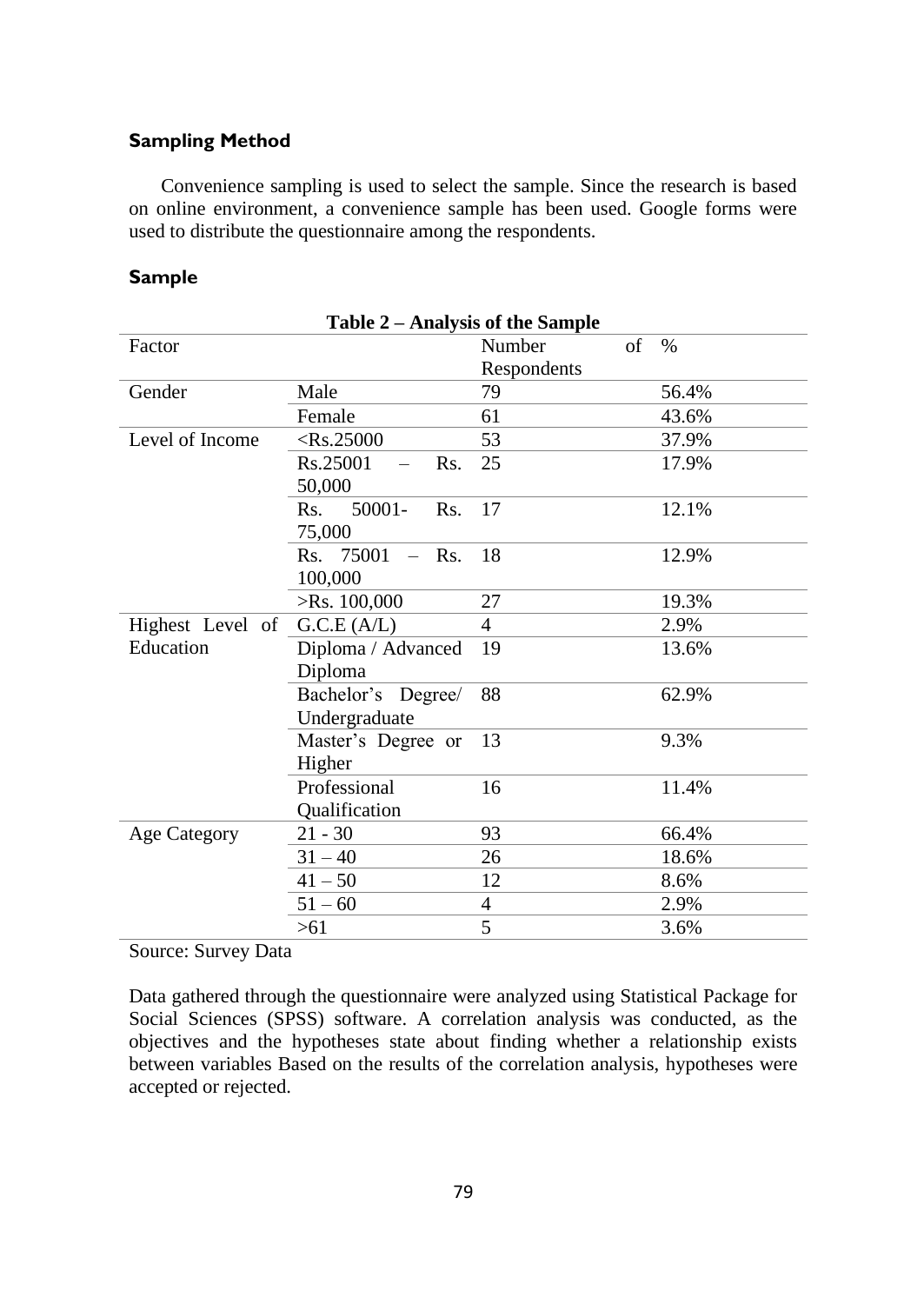#### **FINDINGS**

# **Measuring Reliability and Validity**

| Variables                    | Chronbach's<br>Alpha | <b>KMO</b> | Bartlett's Test<br>p-value | <b>AVE</b> |
|------------------------------|----------------------|------------|----------------------------|------------|
| Strong ties                  | 0.769                | 0.646      | 0.000                      | 0.5991     |
| Weak ties                    | 0.652                | 0.5        | 0.000                      | 0.7421     |
| Perceived Task<br>difficulty | 0.725                | 0.657      | 0.000                      | 0.6499     |
| Internet experience          | 0.753                | 0.743      | 0.000                      | 0.5671     |
| Consumer knowledge           | 0.883                | 0.834      | 0.000                      | 0.5604     |

#### **Table 3– Results of Reliability and Validity Tests**

Source: Survey Data

|                     |      | Perceived<br>Task<br>Difficulty | Weak ties | Internet<br>Experience | Knowledge | <b>Strong Ties</b> |
|---------------------|------|---------------------------------|-----------|------------------------|-----------|--------------------|
| Perceived           | Task | 0.8062                          | 0.351     | $-0.343$               | $-0.469$  | 0.032              |
| Difficulty          |      |                                 |           |                        |           |                    |
| Weak ties           |      |                                 | 0.8615    | $-0.519$               | $-0.475$  | 0.201              |
|                     |      |                                 |           |                        |           |                    |
| Internet Experience |      |                                 |           | 0.7531                 | 0.595     | $-0.208$           |
|                     |      |                                 |           |                        |           |                    |
| Knowledge           |      |                                 |           |                        | 0.7486    | $-0.115$           |
|                     |      |                                 |           |                        |           |                    |
| <b>Strong Ties</b>  |      |                                 |           |                        |           | 0.7740             |
|                     |      |                                 |           |                        |           |                    |

#### **Table 4 – Measuring Discriminant Validity**

Source: Survey Data

Internal consistency of a measure is indicative of homogeneity of the items in the measure that tap the construct (Uma Sekaran and Bougie, 2012). The widely used test to measure inter-item consistency is Chronbach's coefficient alpha. As mentioned by Prof. Neville Warnakulasooriya in his textbook Marketing Research: Measures of Marketing Construct, the generally agreed upon lower limits of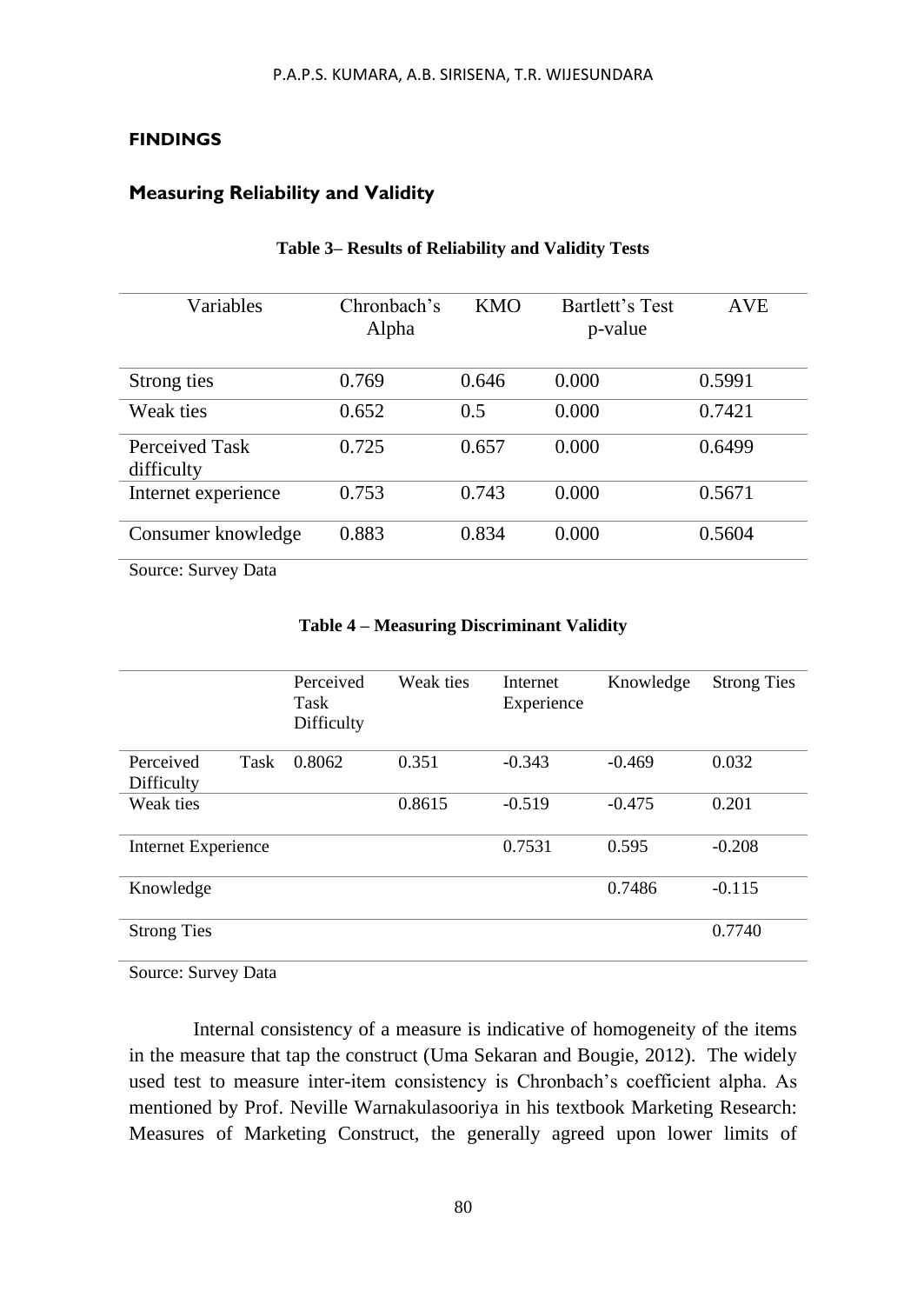### MEASURING CONSUMER EXPERIENCE AT THE RETAIL CONTEXT: DEVELOPMENT OF CONEX SCALE

Chronbach's Alpha is 0.7. As depicted in Table 3 the Chronbach's Alpha value for all variables are above 0.7; it can be said that the internal consistency has been met.

To measure validity of the questionnaire, Kaiser-Meyer-Olkin measure of sampling adequacy, Bartlett's Test of Sphericity and exploratory factor analysis were used. Kaiser (1974) recommends accepting KMO values greater than 0.5 as acceptable. Bartlett's measure tests the null hypothesis that the original correlation matrix is an identity matrix. In order for factor analysis to work a relationship should exist between variables. Therefore, the Bartlett's value should be significant (i.e., have a significance value less than 0.05) (Field, 2005). As shown in Table III for all variables KMO statistics are at 0.5 or above and Bartlette's value is significant as the p-value is less than 0.05. Hence it can be said that the convergent validity criteria have been met.

As Uma Sekaran and Bougie (2012) explained, discriminant validity is established when, based on theory, two variables are predicted to be uncorrelated, and scores obtained by measuring them are indeed empirically found to be so. In order to establish discriminant validity to be met an AVE (Average Variance Extracted) analysis should be conducted. In an AVE analysis, it is tested to see if the square root of every AVE value belonging to each latent construct is much larger than any correlation among any pair of latent constructs. AVE measures the explained variance of the construct. The objective of the AVE analysis is to see whether the items or indicators of a given construct explain more variance than the items of other constructs (Zait & Bertea, 2011). According to Fornell and Larcker (1981) the square root of the AVE of each construct should be higher than the correlation of the given construct with any of the other constructs. The value of AVE for each construct should be at least 0.50 (Fornell & Larcker, 1981). As shown in Table III, AVE value for all variables is above 0.5 and as shown in Table IV, the square root of AVE value is larger than the correlation of the specific construct with any of the other constructs. Hence it can be said that the discriminant validity criteria have been met. As all three test criteria have been met it can be said that the questionnaire meets validity criteria.

# **Correlation Analysis**

Based on the descriptive statistics, it was identified that all variables are approximately normally distributed; Pearson correlation analysis was conducted. Kolmogorov-Smirnov test is used as the sample size was above 50.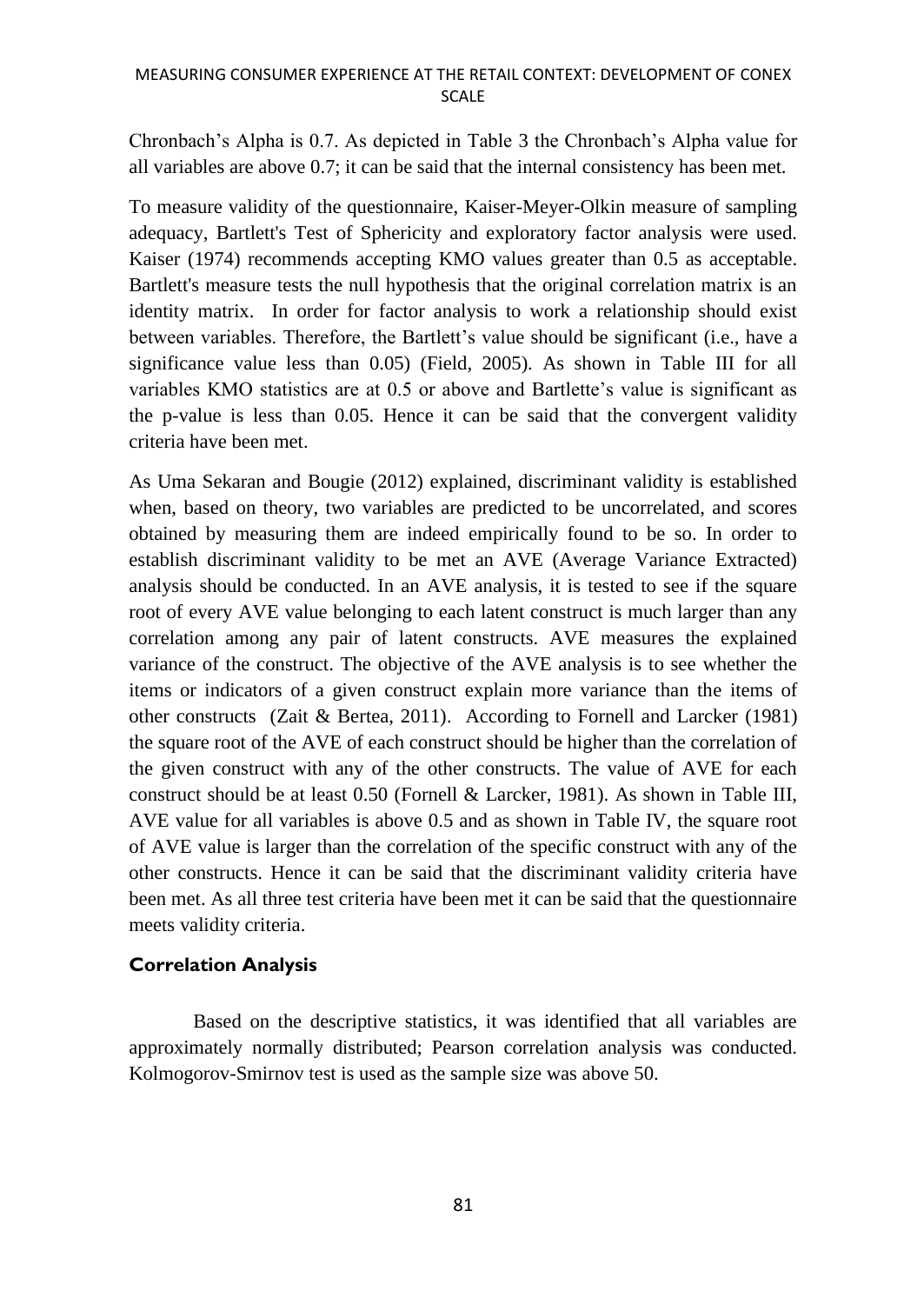| <b>Hypothesis</b> | Correlation<br>Coefficient | p-Value | Result                  |
|-------------------|----------------------------|---------|-------------------------|
| Hypothesis 1      | 0.032                      | 0.710   | H <sub>1</sub> rejected |
| Hypothesis 2      | 0.351                      | 0.000   | H <sub>2</sub> accepted |
| Hypothesis 3      | $-0.423$                   | 0.000   | H <sub>3</sub> accepted |
| Hypothesis 4      | $-0.385$                   | 0.000   | H <sub>4</sub> accepted |
| Hypothesis 5      | $-0.343$                   | 0.000   | H <sub>5</sub> accepted |

#### **Table 5: Summary of the Results of Correlation Analysis**

#### **DISCUSSIONS**

According to the analysis, H1 has been rejected. Though H1 shows a weak positive relationship between strong tie recommendation sources and perceived task difficulty, the relationship is not significant. In H2, there is a significant positive relationship between, weak tie recommendation sources and perceived task difficulty (significant at 0.01 level). Hence it can be said that consumers tend to seek information from all sources irrespective of the perceived level of difficulty of the task. Since the relationship between variables is significant H2 has been accepted. These findings challenge the research findings of Locander and Herman (1979), Brown and Reingen, (1987), Duhan, et al., (1997) where it says that consumers seek information from strong ties for tasks that are perceived as difficult. With the rise of travel blogs, reviews and comments consumers can easily get information even from unknown sources. Hence it can be said that even for difficult tasks, due to the convenience of obtaining information consumers tend to rely on weak ties.

Consumer knowledge can be divided into two parts as subjective knowledge and objective knowledge (Mattila and Wirtz, 2002). When the relationship between objective knowledge and perceived task difficulty was tested, it showed a negative relationship (-0.423) rejecting H0 in favour of H3 at a significant level of 5%, which means as the actual level of knowledge of consumers increases, they perceive tasks with low difficulty. This is in line with the findings of Naderi, et al., (2018) where it says that prior knowledge supports in quick information retrieval for consumers.

The relationship between subjective knowledge (i.e., how much consumers perceive they know, Mattila and Wirtz, 2002), and perceived task difficulty has also become negative (-.385) rejecting Ho in favour of H4 (There is a negative relationship between subjective knowledge and perceived task difficulty). To further elaborate on this situation, even though consumers are not really knowledgeable about the situation or the task as long as they perceive their knowledge level is high, they tend to perceive tasks with low difficulty.

Test results of the relationship between perceived task difficulty and prior internet experience show a negative correlation  $(-.343)$  between the two variables.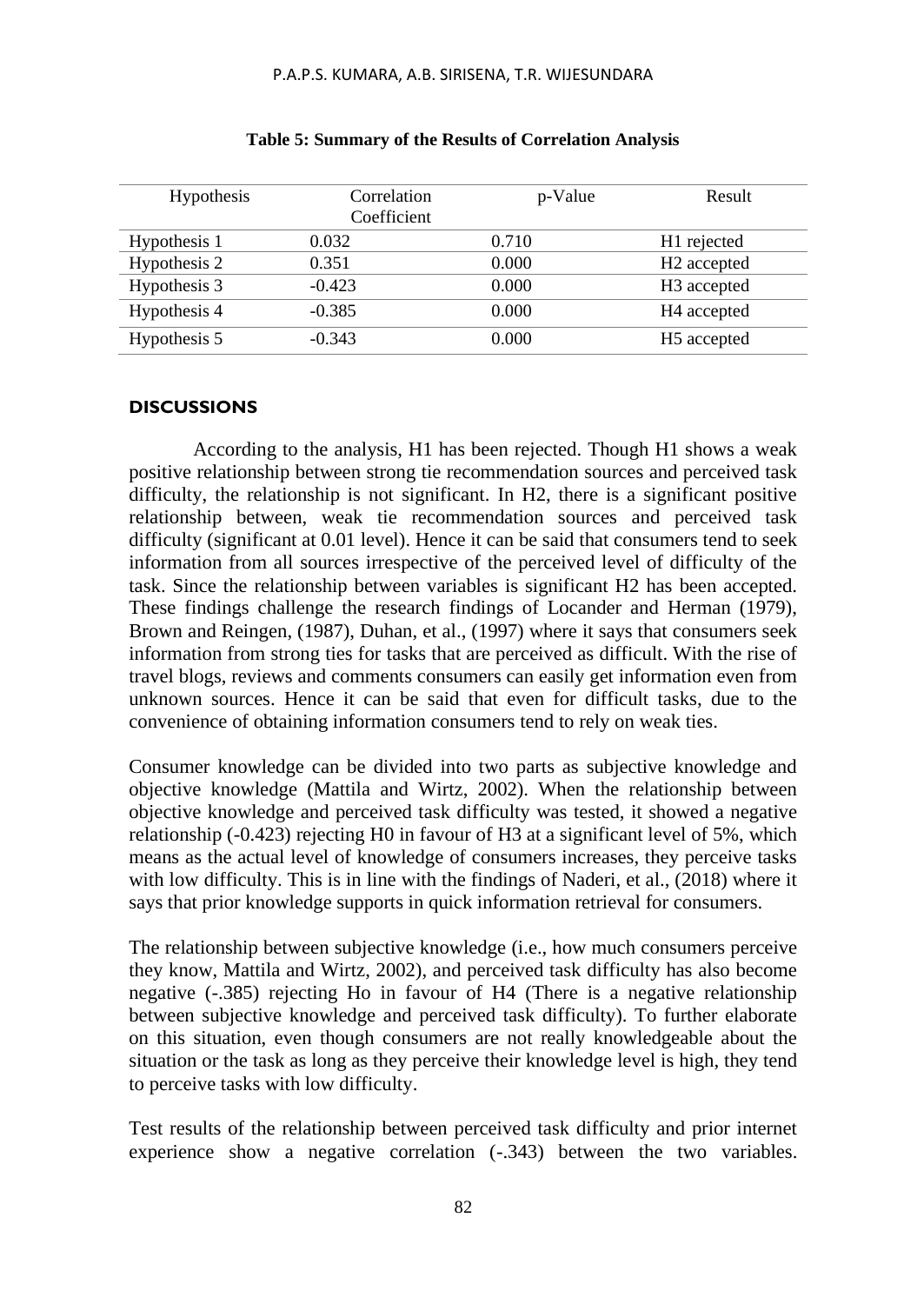Therefore, at a 5% level of significance Ho can be rejected in favour of H5 (there is a negative relationship between internet experience and perceived task difficulty). Hence it is possible to say that consumers who have experience in use of internet and who have engaged in electronic commerce are more comfortable in making purchase decisions via internet. These findings are in line with the findings of Wang & Law (2020) and Naseri and Elliot (2011) which have proved that prior internet experience acts as an enabler and reduces the perceived task difficulty when making an online purchase.

### **THEORETICAL CONTRIBUTIONS**

There is previous research done related to recommendation sources (Duhan, Johnson, Wilcox, & Harrell, 1997), however this research discusses the role of recommendation sources when making an online purchase decision related to the tourism and hospitality industry. Further, 'prior internet experience' has been included in the model which was not captured in previous literature related to this context.

#### **PRACTICAL IMPLICATIONS**

Many consumers today shut out other media of communication, but by using word of mouth sources companies can reach out consumers that cannot be reached in other ways. As previous research has suggested consumer credibility in word-of-mouth communication, which is an earned medium, is higher than paid media of promotions. Hence based on the research findings it is important to treat word of mouth as an important tool in the promotional mix. Based on the identification of the choice of tie-strength based on the perceived task difficulties, hospitality companies can now identify which sources should be used as opinion leaders to influence the consumer decision making process. Generally perceived task difficulty in making a decision regarding a service or experience is higher than a physical good due to the low level of search qualities and high level of credence qualities in services/experiences than tangible goods. Therefore, in such situations such as tourism, word of communication is a better tool of the promotional mix. Organizations engaged in hospitality industry should identify advocates that can be used to promote as they are highly likely to recommend destinations, hotels to their friends and family. Further in the modern world, where social media is dominating, identifying influencers on social media and monetizing on them is a highly recommended strategy as they have a considerable follower base that sees and follows their updates on social media. Such strategy is recommended to increase the reach in promotional methods used.

The model proposed by this research enables organizations to measure the actual level of consumer knowledge (objective knowledge), perceived level of consumer knowledge (subjective knowledge). Companies can influence the consumer decision-making process by trying to make an impact on the level of consumer knowledge. Companies can make their consumers' decision-making process easier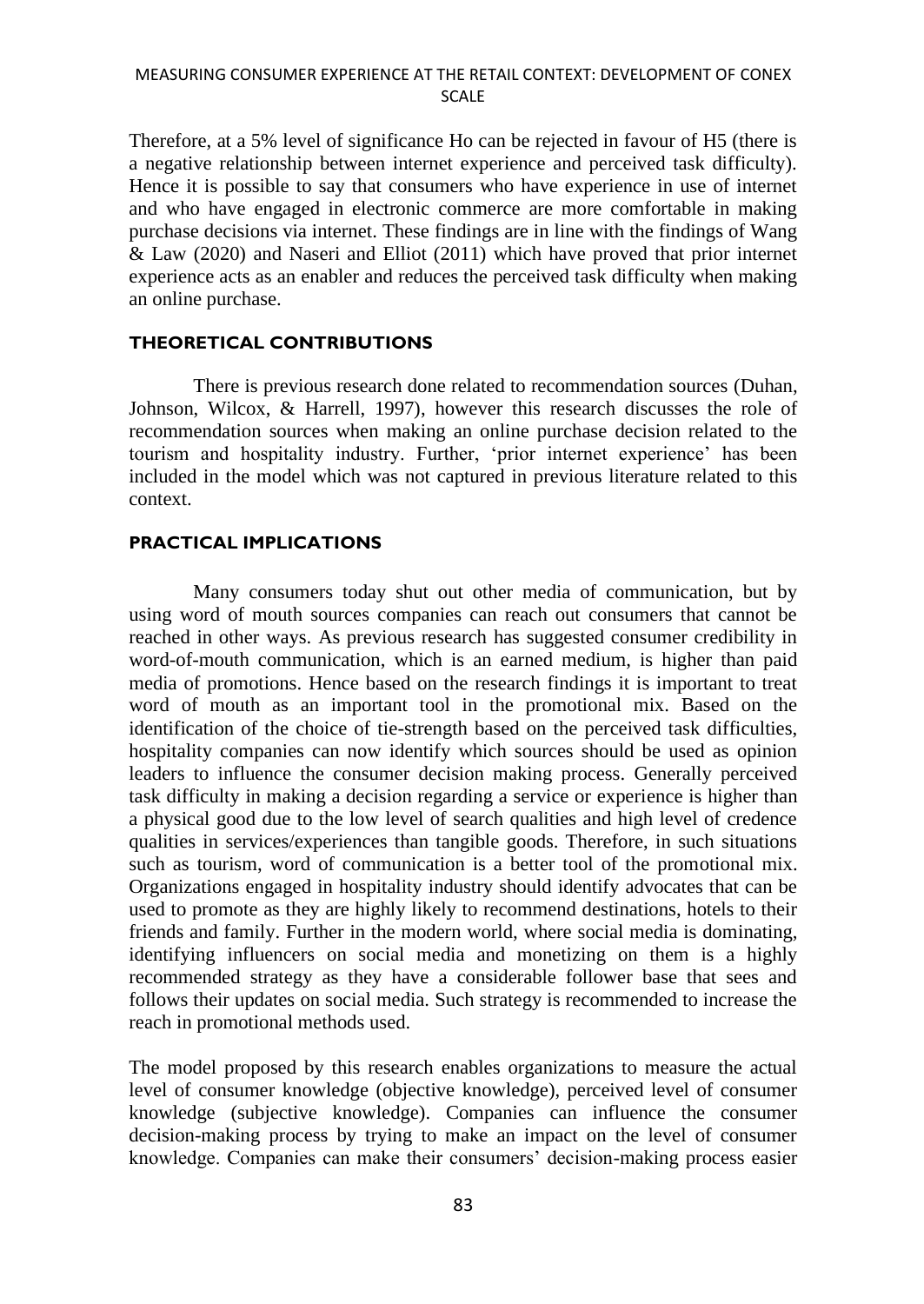by providing information regarding their product or service, that means by making them knowledgeable (improving both the subjective knowledge and objective knowledge). Companies engaged in the tourism and hospitality industry can get the help of travel bloggers to provide knowledge to customers on practices, terminology, offers etc. As travel bloggers write or review based on their experience consumers tend to believe such information more. This may serve as a competitive advantage for the company since consumers have knowledge about the company's offering over competitor offering which will act as a factor to attract consumers to the company. As the official organization promoting tourism in Sri Lanka, Sri Lankan Tourism Promotion Bureau can implement such strategies to revamp tourism in the country and to attract more travelers.

The research has findings about the relationship between the perceived task difficulty and internet experience. Therefore, by studying the relationship between various factors managers can use various recommendation sources for various situations based on consumer knowledge, experience and perceived level of task difficulty. Also, these finding can be very important for companies which are engaged in B2C transactions via internet since internet is their primary mode of distribution. The relationship of internet experience to the source choice suggests that companies can use ties with less strength to influence experience consumers since their perceived level of task difficulty is less. Hence to influence such consumers who have prior internet experience companies can use social media and blogs heavily when promoting their products and services. Companies can also use cookies to track consumers experience and knowledge about using internet and build e-commerce platforms for online transactions based on the level of experience of target consumers (eg: If the target consumers have low level of internet experience the websites should be very simple and easy to understand. Also, in such situations it is beneficial to have offline modes of transactions too.)

#### **LIMITATIONS AND FUTURE RESEARCH DIRECTIONS**

As per this research, the only variable that has a direct influence on the selection of word-of-mouth recommendation source is the perceived task difficulty. However, in reality there can be other personal and contextual factors which impact the source selection. Also, even though the scenario appears realistic, respondents may not really engage themselves in the situation when answering the questions in the questionnaire. This research focuses only on one industry, hospitality industry. Therefore, research should be conducted based on other industries and depending on the industry situation choice of recommendation sources may vary.

#### **ACKNOWLEDGMENT**

A sincere gratitude goes to the reviewers of the Asian Journal of Marketing Management.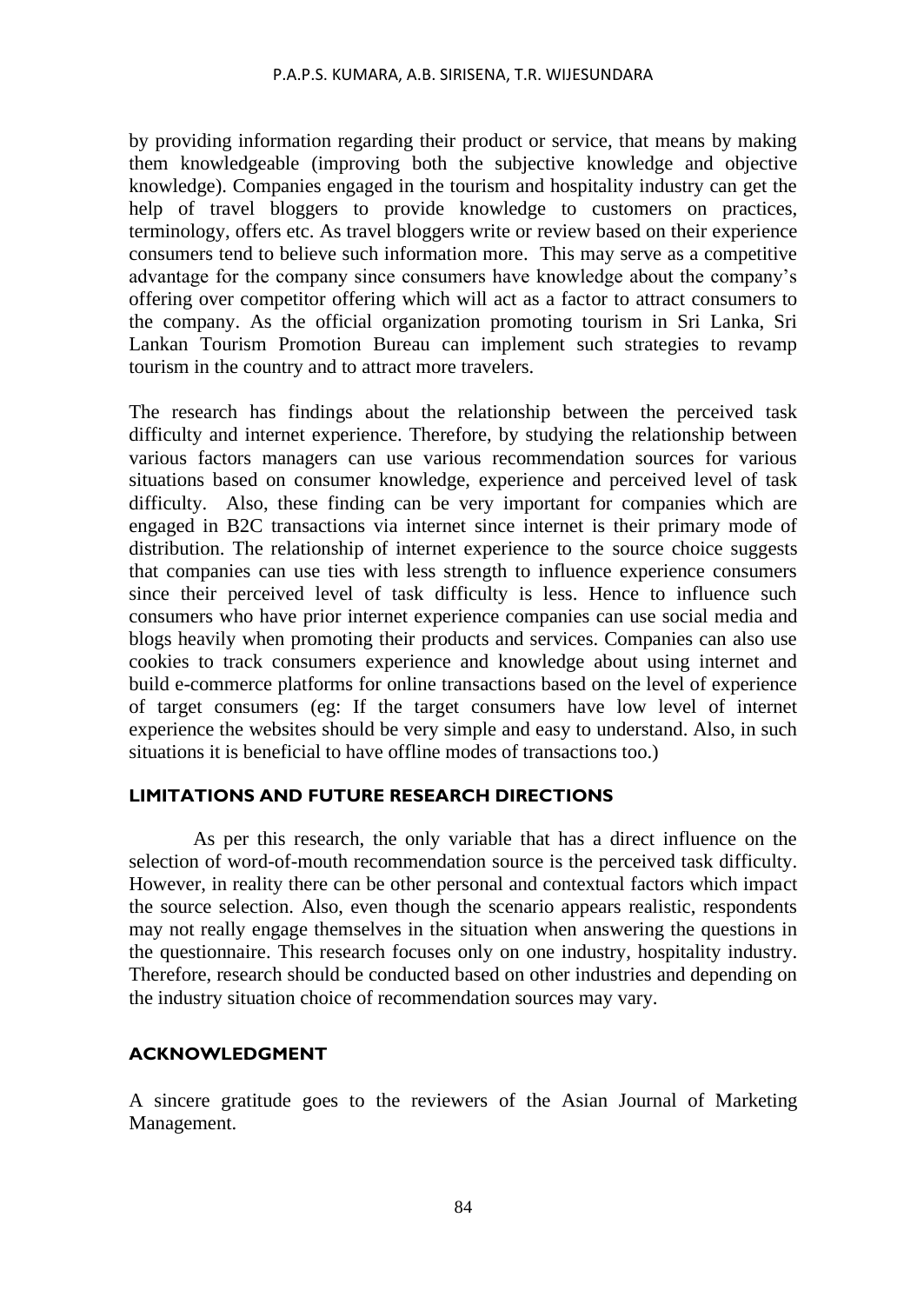# **COMPETING INTERESTS**

The authors declared no competing interests.

### **REFERENCES**

Ashan, K., & Fernando, P. I. (2021). Electronic word mouth (e-WOM) as a wayforwarding strategy to uplift the profitability of boutique hotels in covid-19 era reference to southern coast, Sri Lanka. *International Conference on Contemporary Management*.

Brown, J., Broderick, A. J., & Lee, N. (2007). Word of mouth communication within online communities: conceptualizing the online social network. *Journal of Interactive Marketing, 21*(3), 2-20.

Brukes, M. (1985). The Effect of Product Class Knowledge of Information Search Behaviour. *Journal of Consumer Research, 12*.

Choi, Y., Seo, Y., & Yoon, S. (2017). E-WOM messaging on social media: social ties, temporal distance, and message concreteness. *Internet Res., 27*(3), 495-505.

Chu, S., & Choi, S. M. (2011). Electronic Word-of-Mouth in Social Networking Sites: A Cross Cultural Study of the United States and China. *Journal of Global Marketing*, 263-281.

Chun, J. W., & Lee, M. J. (2016). Increasing individuals' involvement and WOM intention on Social Networking Sites: Content matters. *Computers in Human Behavior, 60*, 223-232.

Dellarocas, C. (2003). The digitization of word of mouth: promise and challenges of online feedback mechanisms. *Management Science, 49*(10).

Duartea, P., Silva, S. C., & Ferreira, M. B. (2018). How convenient is it? Delivering online shopping convenience to enhance customer satisfaction and encourage e-WOM. *Journal of Retailing and Consumer Services, 44*, 161-169.

Duhan, D. R., Johnson, S. D., Wilcox, J. B., & Harrell, G. D. (1997). Influences on Consumer Use of Word-of-Mouth Recommendation Sources . *Journal of the Academy of Marketing Science, 25*(4), 283-295.

Ennew, C. T., Banerjee, A. K., & Li, D. (2000). Managing Word of Mouth Communication: Empirical Evidence from India. *International Journal of Bank Marketing*, 75-83.

Field, A. (2005). *"Factor Analysis with SPSS", Research Methods II.*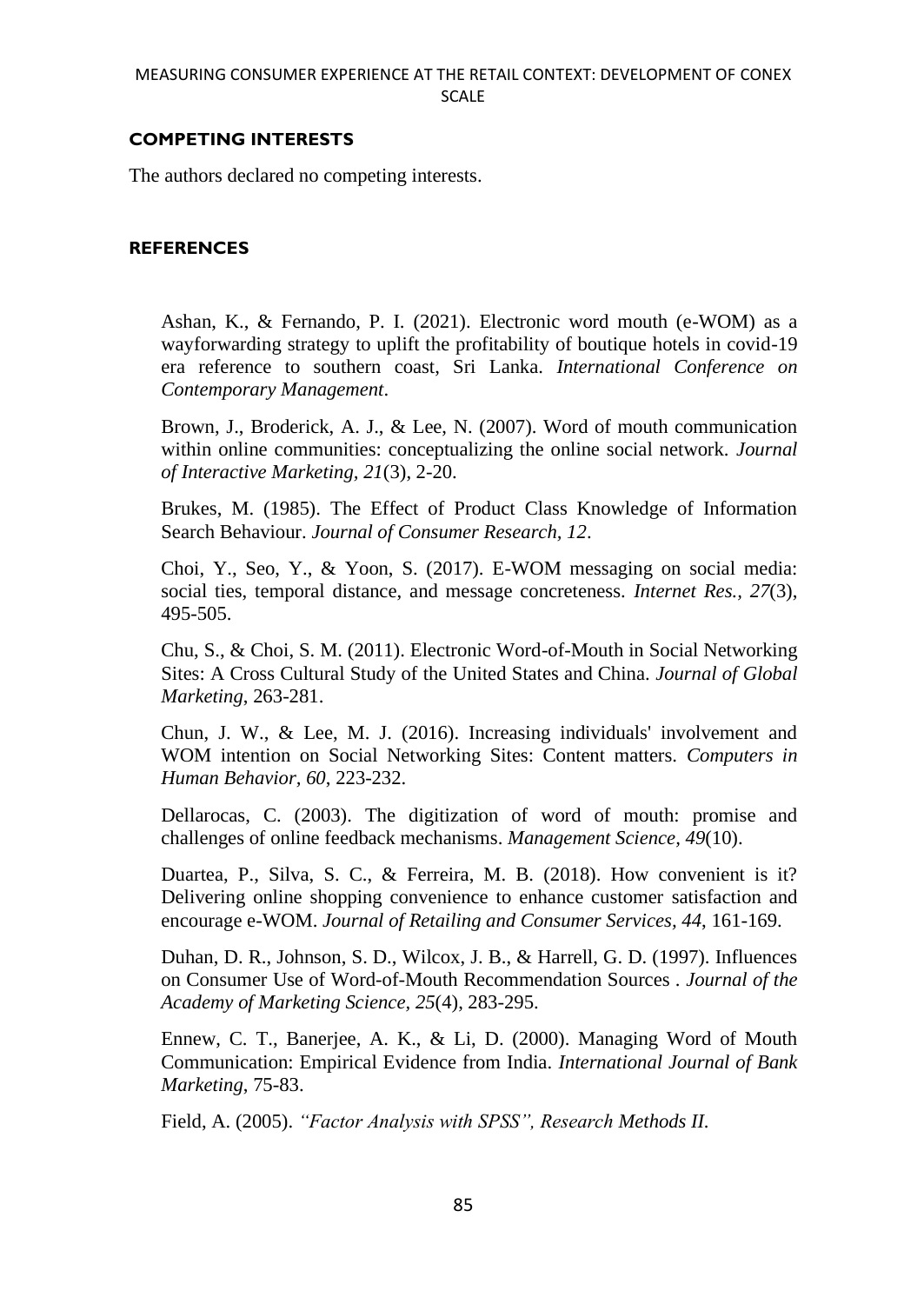Fornell, C., & Larcker, D. F. (1981). Evaluating structural equation models with unobservable variables and measurement error. *Journal of Marketing Research*, 39-50.

Granovetter, M. (1973). The Strength of Weak Ties. *American Journal of Sociology*, 1360-1380.

Grewal, D., Roggeveen, A., & Nordfält, J. (2017). The future of retailing. *Journal of Retailing, 93*(1), 1-6.

Gulati, R., Bristow, D. N., & Dou, W. (2004). The Impact of Personality Variables, Prior Experience and Training on Sales Agents' Internet Utilization and Performance. *Journal of Business-to-Business Marketing, 11*(1-2).

Hennig-Thurau, T., Gwinner, K. P., Walsh, G., & Gremler. (2004). Electronic word-of-mouth via consumeropinion platforms: what motivates consumers to articulate themselves on the internet? *Journal of Interactive Marketing, 18*(1), 38-52.

Hu, H.-h., Wang, L., Jiang, L., & Yang, W. (2019). Strong ties versus weak ties in word-of-mouth marketing. *BRQ Business Research Quarterly*, 245-256.

Huang, C., Goo, J., Nam, K., & Yoo, C. (2017). Smart tourism technologies in travel planning: the role of exploration and exploitation. *Information Management*, 757-770.

Huete-Alcocer, N. (2017). A Literature Review of Word of Mouth and Electronic Word of Mouth: Implications for Consumer Behavior. *Frontiers in Psychology*. doi:https://doi.org/10.3389/fpsyg.2017.01256

Huete-Alcocer, N. (2017). A Literature Review of Word of Mouth and Electronic Word of Mouth: Implications for Consumer Behavior. *Frontiers in Psychology, 8*, 1256.

International Trade Administration. (2021, Sep 28). *Sri Lanka - Country Commercial Guide.* Retrieved from International Trade Administration: https://www.trade.gov/country-commercial-guides/sri-lanka-travel-and-tourism.

Jesuthasan, S., Umakanth, N., & Dineshkumar, S. (2020). The impact of negative e-WOM on consumer purchasing intention through virtual snowball sampling method: a special reference from Northern Province at Sri Lanka. *International Journal in Management and Social Science, 8*(7).

Kotler, P., Makens, J. C., & Bowen, J. T. (2011). *Marketing for Hospitality and Tourism* (5th ed.). Pearson.

Li, W., Lee, A., & Solmon, M. (2007). The role of perceptions of task difficulty in relation to self-perceptions of ability, intrinsic value, attainment value, and performance. *European Physical Education Review*, 301-318.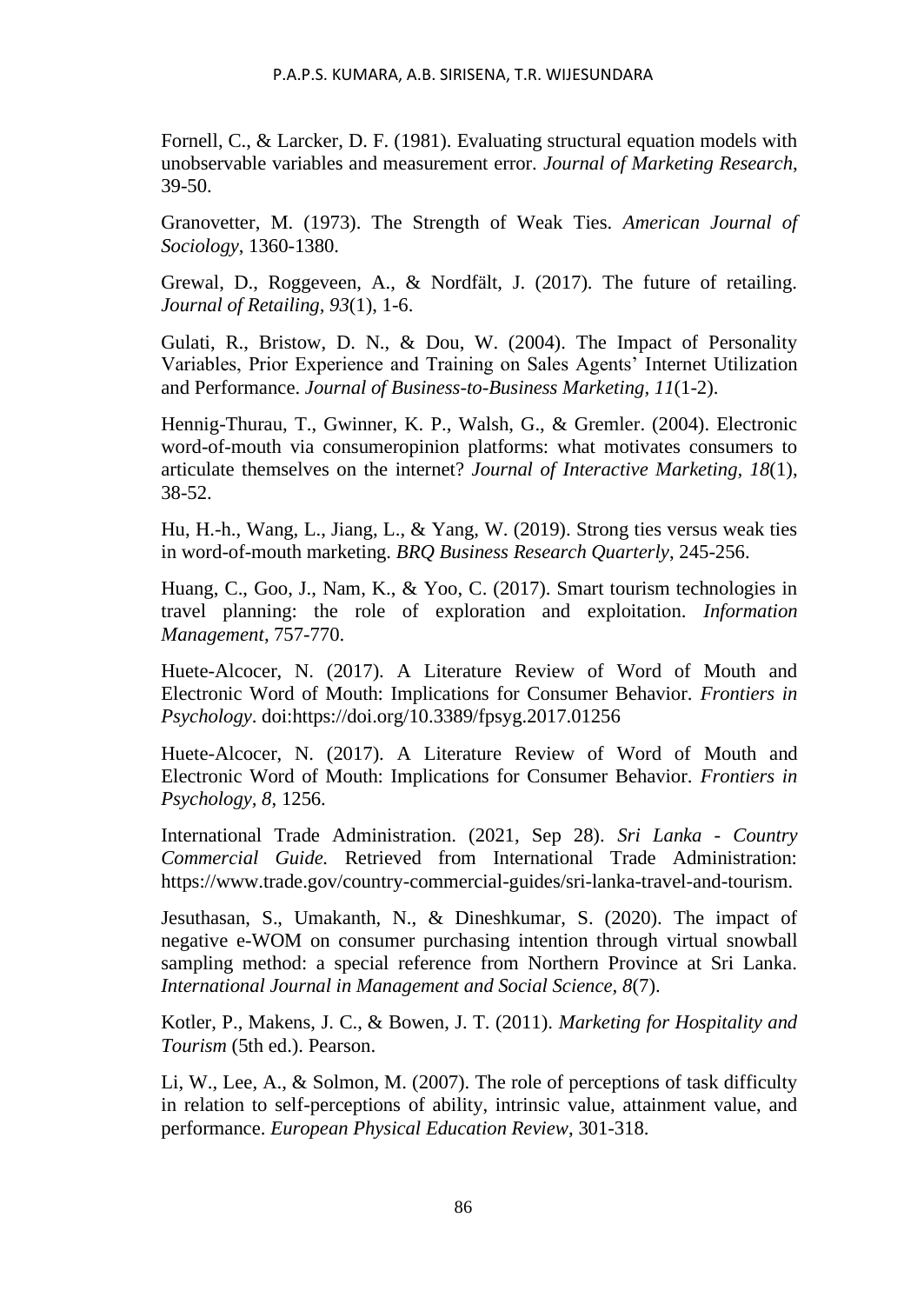Litvin, S. W., Goldsmith, R. E., & Pan, B. (2008). Electronic word-of-mouth in hospitality and tourism management. *Tourism Management, 29*(3), 458-468.

Locander, B. W., & Hermann, P. W. (1979). The Effect of Self-Confidence and Anxiety on Information Seeking in Consumer Risk Reduction. *Journal of Marketing Research* , 268-279.

Maity, M., Dass, M., & Kumar, P. (2018). The impact of media richness on consumer information search and choice. *Journal of Business Research, 87*, 36- 45.

Malhotra, N. K., & Dash, S. (2011). *Marketing Research – An Applied Orientation.* India: Dorling Kindersley (India) Pvt Ltd.

Mattila, A., & Wirtz, J. (2002). The impact of knowledge types on the consumer search process: An investigation in the context of credence services. *International Journal of Service Industry Management, 13*(3), 214-230.

Muniweera, C. D., Balawardhana, K. P., Rajapaksha, M. S., Chamara, M. A., & Jayasuriya, N. A. (2020). The Importance of Factors Influencing on e-WOM Engagement towards Consumer Purchase Intention in Clothing Retailers, Sri Lanka. *International Journal of Academic Research in Business and Social Sciences, 10*(5), 349 - 360.

Naderi, I., K.Paswan, A., & Guzman, F. (2018). Beyond the shadow of a doubt: The effect of consumer knowledge on restaurant evaluation. *Journal of Retailing and Consumer Services, 45*, 221-229.

Naseri, M. B., & Elliot, G. (2011). Role of demographics, social connectedness and prior Internet experience in adoption of online shopping: Applications for direct marketing. *Journal of Targeting, Measurement and Analysis for Marketing*, 6.

Nawaz, S., Srivastava, N., Yu, J. H., Khan, A. A., Kennedy, G., Bailey, J., & Baker, R. S. (2021). How Difficult is the Task for you? Modelling and Analysis of Students' Task Difficulty Sequences in a Simulation-Based POE Environment. *International Journal of Artificial Intelligence in Education* .

Nielsen. (2015). *Global Trust in Advertising.* Nielsen.

Park, J., Hyun, H., & Thavisay, T. (2021). A study of antecedents and outcomes of social media WOM towards luxury brand purchase intention. *Journal of Retailing and Consumer Services, 58*.

Sekaran, U. B. (2012). *Research Methods for Business – A Skill Building Approach.* India: Wiley.

Seo, E. J., Park, J.-W., & Choi, Y. J. (2020). The Effect of Social Media Usage Characteristics on e-WOM, Trust, and Brand Equity: Focusing on Users of Airline Social Media. *Sustainability, 12*(4).